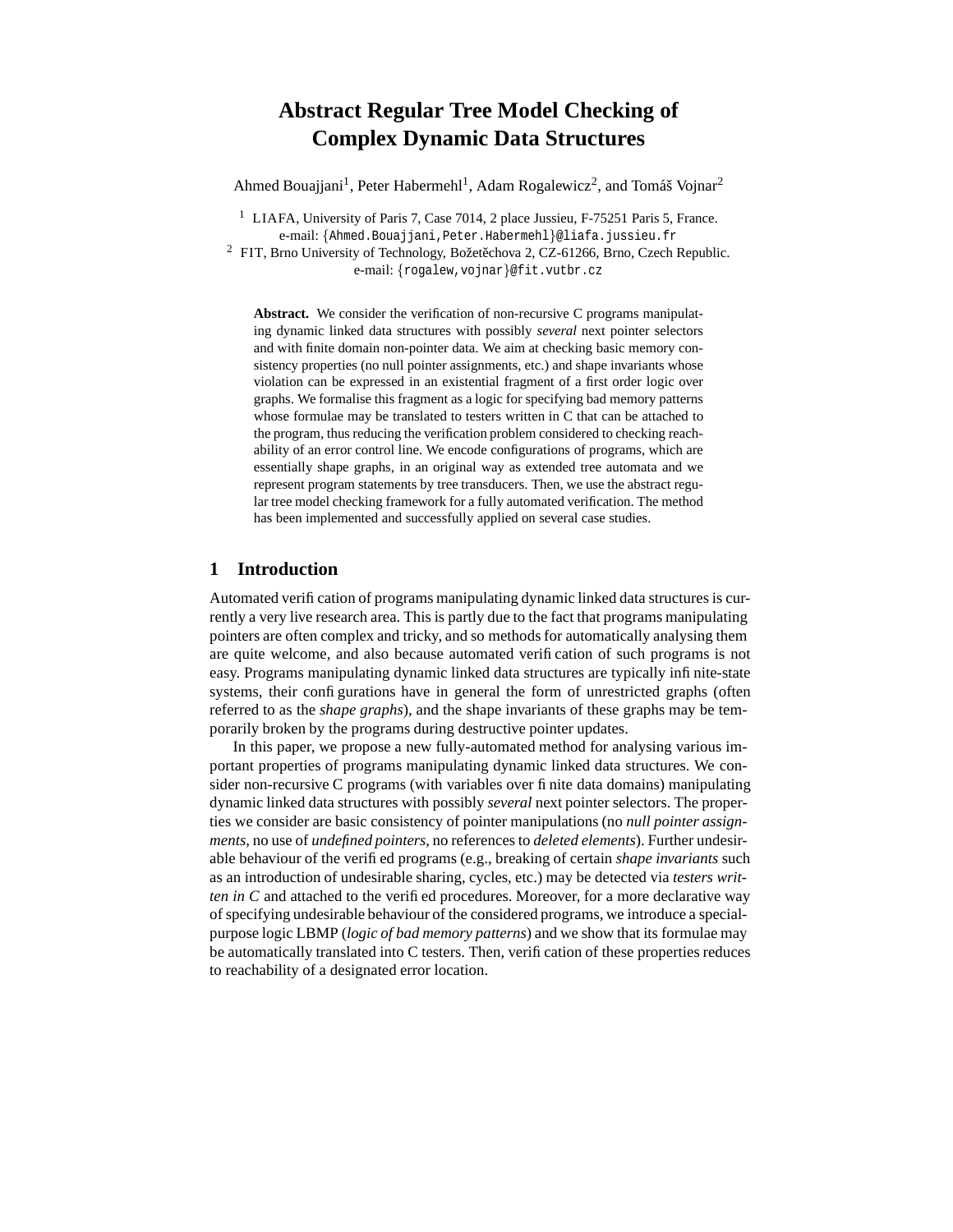Our verification method is based on using the approach of *abstract regular tree model checking* (ARTMC) [9]. In regular tree model checking, configurations of the systems being examined are encoded as trees over a suitable ranked alphabet, sets of configurations are described by tree automata, and transitions of the systems are encoded as tree transducers. Subsequently, one computes the set of all configurations reachable from an initial set of configurations by repeatedly applying the tree transducers on the set of the so-far reached configurations (encoded as tree automata). In order to make the method terminate as often as possible and to fight the state explosion problem arising due to increasing sizes of the automata to be handled, various kinds of automatically refinable abstractions over automata are used in ARTMC.

In order to be able to apply ARTMC for verification of programs manipulating dynamic linked data structures, whose configurations (shape graphs) need not be treelike, we propose an *original encoding of shape graphs based on tree automata*. We use trees to encode the *tree skeleton* of a shape graph. The edges of the shape graph that are not directly encoded in the tree skeleton are then represented by *routing expressions* over the tree skeleton—i.e., regular expressions over directions in a tree (as, e.g., left up, right down, etc.) and the kind of nodes that can be visited on the way. Both the tree skeletons and the routing expressions are automatically discovered by our method. The idea of using routing expressions is inspired by PALE [28] and graph types [24] although there, they have a bit different form (see below) and are defined manually.

Next, we show how all *pointer-manipulating statements* of the C programming language (without pointer arithmetics, recursion, and with finite-domain non-pointer data) may be *automatically translated to tree transducers* over the proposed tree-automatabased representation of sets of shape graphs.

We implemented our method in a prototype tool based on the Mona tree libraries [23]. We have tested it on a number of non-trivial procedures manipulating singly-linked lists (SLL), doubly-linked lists (DLL), trees (including the Deutsch-Schorr-Waite tree traversal), lists of lists, and also trees with linked leaves. To the best of our knowledge, verifying some properties on trees with linked leaves have so-far not been considered in any other fully automated tool. The experimental results obtained from our tool are quite encouraging (and, moreover, we believe that there is still a lot of room for further improvements as we have, e.g., not used the mechanism of Mona's guided tree automata, we have used general-purpose, not specialised abstractions as in [11], etc.).

**Related Work**. There have been and there are currently being investigated various approaches to verification of programs manipulating dynamic linked data structures that differ in the degree of automation, generality, and/or principles used. Out of these techniques, we mention TVLA based on 3-valued predicate logic with transitive closure [29, 26], PALE based on WS*k*S and tree automata [28], approaches based on predicate abstraction [4, 27], memory patterns [32, 15], graph grammars [25], separation logic [18], alias logic [14], or various (extended) automata [20, 17, 7]. Among these approaches, our method belongs to the most automated and at the same time most general ones.

The closest approach to what we propose here is the one of PALE that also uses tree automata (derived from WS*k*S formulae) as well as the idea of a tree skeleton and routing expressions. However, first, the encoding of PALE is different in that the routing expressions must deterministically choose their target, and also, for a given memory node, selector, and program line, the expression is fixed and cannot dynamically change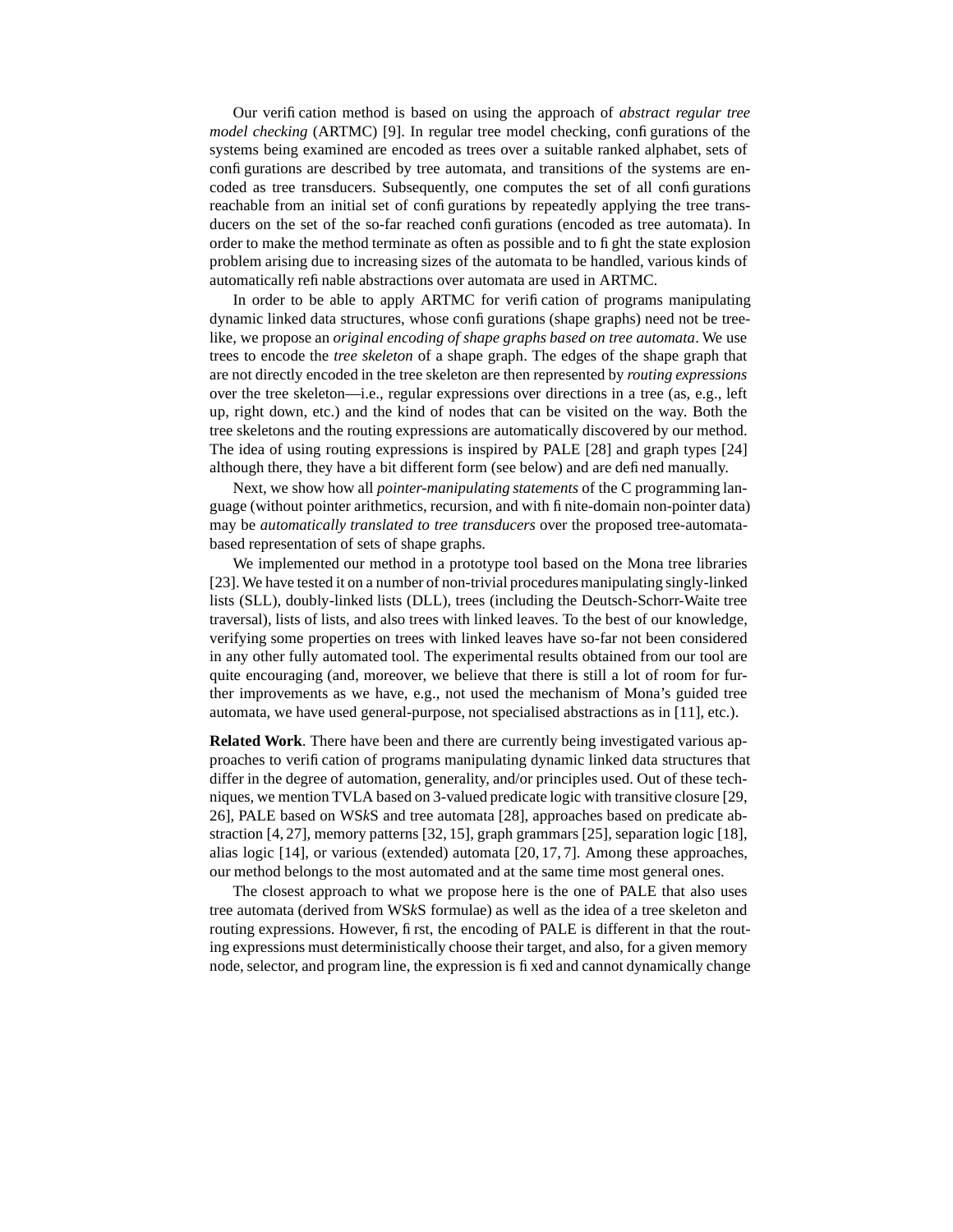during the run of the analysed program. Further, program statements are modelled as transformers on the level of WS*k*S formulae, not as transducers on the level of tree automata. Finally, the approach of PALE is not fully automatic as the user has to manually provide loop invariants and all needed routing expressions, which are automatically synthesised in our approach.

In [8], we proposed a method based on abstract regular *word* model checking for verifying programs with 1-selector dynamic data structures. The concept of regular word model checking was studied in a series of works—including, for instance, [22, 12, 1, 6, 11, 21, 31]. Several different works [30, 13, 2, 3, 9] have appeared on the subject of regular tree model checking as well. Our approach of abstract regular (tree) model checking provides efficiency and is the only one that has been so-far applied in the area of verifying programs with dynamic data structures.

Top-down tree automata on infinite trees are used for verification of pointer manipulating programs in [17]. Here, linked data structures are represented with unfolded loops as infinite trees. Unlike our general approach, the work identifies and concentrates on a decidable fragment of pointer manipulating programs and their properties. The allowed programs may be compiled into an automaton on pairs of trees, composed with the given input tree automaton, the undesirable output tree automaton, and emptiness of the product is then checked.

The logic LBMP we use is close to the existential (positive) fragment of the logic of reachable patterns (LRP) in linked data-structures [33] but there the purpose is to have a decidable logic for reasoning about post- and pre-conditions and closure under negation is important. In our work we only need to express negation of invariance properties, and our verification approach is model checking.

# **2 The Class of Programs and Properties Considered**

#### **2.1 The Considered Programs**

We consider standard, non-recursive C programs manipulating dynamic linked data structures (with possibly *several* next pointer selectors). We do not consider pointer arithmetics. We suppose all non-pointer data to be abstracted to a finite domain by some of the existing techniques before our method is applied. In the paper, we concentrate on the following pointer manipulating program statements:  $x=NULL, x=y, x = y->next, x->next =$  $y, x = \text{malloc}(1), \text{free}(x), \text{and if } (x == y) \text{ goto}$ L1; else goto L2; for pointer variables x and y and program line labels L1 and L2. We suppose some further, commonly used statements (such as while loops or nested dereferences) to be encoded by the listed statements. For brevity, we do not explicitly discuss manipulation of non-pointer finite-domain data, which is anyway straightforward. An example

```
// Doubly-Linked Lists
typedef struct {
   DLL *next, *prev;
 } DLL;
DLL *DLL_reverse(DLL *x) {
   DLL *y,*z;
    z = NULLy = x->next;
    while (y!=NULL) {
        x->next = z;
        x->prev = y;
        z = x_i x = y_iy = x->next
    }
    return x;
}
```
**Fig. 1.** Reversing a DLL

of a typical program that our method can handle is the reversion of doubly-linked lists (DLL) shown in Fig. 1, which we also use as our running example.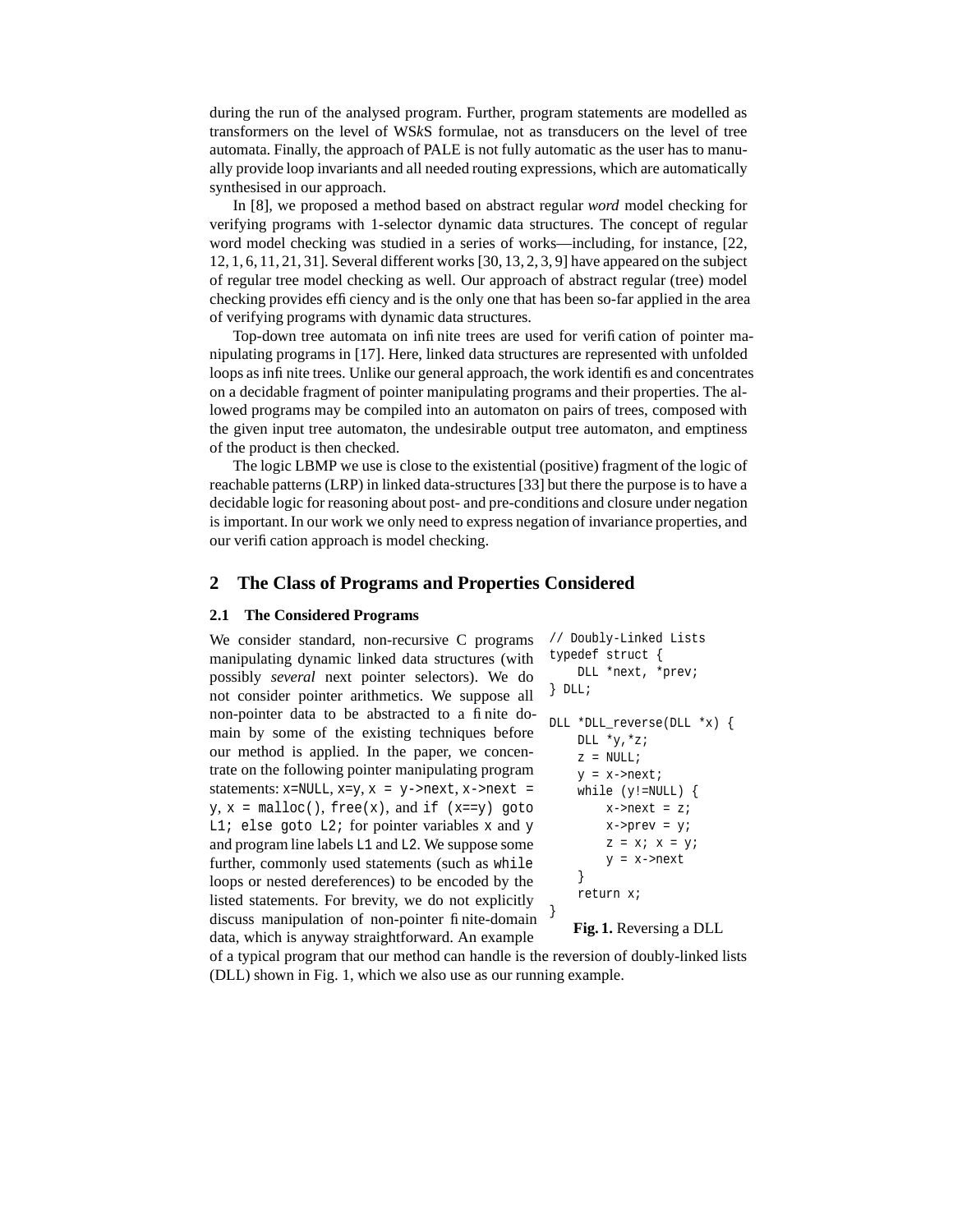#### **2.2 The Considered Properties**

First of all, the properties we intend to check include *basic consistency of pointer manipulations*, i.e. absence of null and undefined pointer dereferences and references to already deleted nodes. Further, we would like to check various *shape invariance properties* (such as absence of sharing, acyclicity, or, e.g., the fact that if  $x$ ->next == y (and y is not null) in a DLL, then also y->prev == x, etc.). To define such properties we propose two approaches described below.

deterministic branching. For our verification tool, Fig. 2. Checking the consistency **Shape Testers.** First, we use the so-called shape testers written in the C language. They can be seen as instrumentation code trying to detect violations of the memory shape properties at selected control locations of the original program. We extend slightly the C language used by the possibility of following next pointers backwards and by nonthe testers are just a part of the code being verified. An error is announced when a line denoted by an



of the next and previous pointers

error label is reached. This way, we can check a whole range of properties (including acyclicity, absence of sharing and other shape invariants as the relation of next and previous pointers in DLLs—cf. Fig 2).

**A Logic of Bad Memory Patterns.** Second, in order to allow the undesired violations of the memory shape properties to be specified more easily, we propose a logic-based specification language—namely, a *logic of bad memory patterns* (LBMP)—that is a fragment of the existential first order logic on graphs with (regular) reachability predicates (and an implicit existential quantification over paths). When defining the logic, our primary concern is not to obtain a decidable logic but rather to obtain a logic whose formulae may be automatically translated to the above mentioned C testers allowing us to *efficiently* test whether some bad shapes may arise from the given program by testing reachability of a designated error control line of a tester.

Let  $\nu$  be a finite set of program variables and  $\mathcal S$  a finite set of selectors. The *formulae of LBMP* have the form  $\Phi ::= \exists w_1, \dots w_n \cdot \phi$  where  $\mathcal{W} = \{w_1, \dots, w_n\}, \mathcal{V} \cap \mathcal{W} = \emptyset$ , is a set of formulae variables,  $\varphi ::= \varphi \lor \varphi \mid \psi, \psi ::= \psi \land \psi \mid x \rho y, x, y \in \mathcal{V} \cup \mathcal{W}$ , and  $\rho$ is a reachability formula defined below. To simplify the formulae, we allow *y* in *x*ρ*y* to be skipped if it is not referred to anywhere else. We suppose such a missing variable to be implicitly added and existentially quantified. Given a ψ formula, we define its associated graph to be the graph  $G_{\psi} = (\mathcal{V} \cup \mathcal{W}, E)$  where  $(x, y) \in E$  iff *x* $\rho y$  is a conjunct in ψ. To avoid guessing in the tester corresponding to a formula, we require *G*<sup>ψ</sup> of every top level  $\psi$  formula to have all nodes reachable from elements of  $\psi$ .

An LBMP *reachability formula* has the form  $\rho ::= \rightarrow |\xleftarrow{s} |\rho + \rho| |\rho, \rho| |\rho^*|$  [σ] where  $s \in S$  and  $\sigma$  is a local neighbourhood formula. Finally, an LBMP *local neighbourhood* formula has the form  $\exists u_1, ..., u_m$ .  $BC(x \stackrel{s}{\rightarrow} y, x = y)$  where  $\mathcal{U} = \{u_1, ..., u_m\}$  is a set of local formula variables,  $\mathcal{U} \cap (\mathcal{V} \cup \mathcal{W} \cup \{p\}) = \emptyset$ ,  $p \notin \mathcal{V} \cup \mathcal{W}$ ,  $s \in \mathcal{S}$ ,  $x \in \mathcal{S}$  $\mathcal{V} \cup \mathcal{W} \cup \mathcal{U} \cup \{p\}, y \in \mathcal{V} \cup \mathcal{W} \cup \mathcal{U} \cup \{p, \perp, \perp\}$ , and *BC* is the Boolean closure. Here, ⊥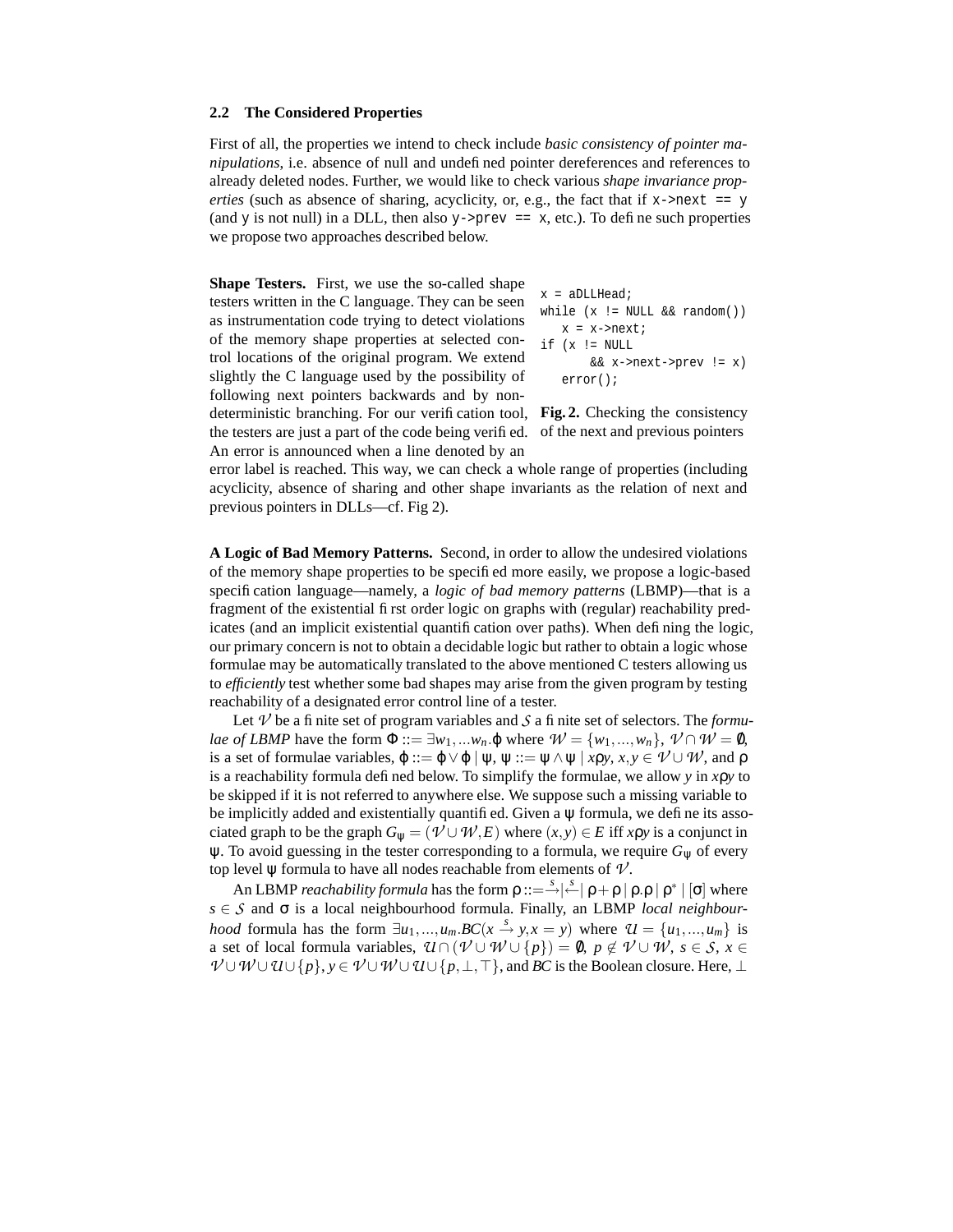represents NULL,  $\top$  an undefined value, and p is a special variable that always represents the *current position* in a shape graph. Moreover, to avoid guessing in the evaluation of the local neighbourhood formulae, we require that if  $\sigma$  is transformed into  $\sigma'$  in DNF, and we construct a graph based on the positive  $\stackrel{s}{\rightarrow}$  literals for each disjunct of  $\sigma'$ , each node of such a graph is reachable from *p*.

The semantics of LBMP formulae is relatively straightforward. Therefore we defer it description to Appendix A.1. Instead, we illustrate the semantics of LBMP formulae on several examples expressing undesirable phenomena that we would like to avoid when manipulating *acyclic doubly-linked lists*. In their case, it is undesirable if one of the following happens after some operation (as, for instance, reversion) on a given list—we suppose the resulting list to be pointed via the program variable *l*:

- 1. the list does not end with null, which can be tested via  $l \stackrel{n}{\rightarrow} [p = \top]$ ,
- 2. the predecessor of the first element is not null, which corresponds to  $l[\neg(p \stackrel{b}{\rightarrow} \bot)],$
- 3. the predecessor of the successor of a node *n* is not *n*, which can be detected via the formula  $l \stackrel{n}{\rightarrow}^* [\exists x. p \stackrel{n}{\rightarrow} x \land x \neq \bot \land \neg(x \stackrel{p}{\rightarrow} p)]$ , or
- 4. the list is cyclic, i.e.  $\exists x. l \stackrel{n}{\rightarrow}^* [p = x] \stackrel{n}{\rightarrow}^* [p = x]$ . (Note that this property is in fact implied by items 2 and 3.)

All the given formulae can be joint by disjunction into a single LBMP formula. Due to the space limitations, we do not provide more examples of LBMP formulae, but we note that for all the structures mentioned later in Section 5, we are able to specify all the commonly considered undesirable situations in LBMP (some more examples of LBMP formulae can then be found in Appendix B).

Due to a lack of space, the procedure for translating LBMP formulae is described in Appendix B. Intuitively, it is quite easy to see that the existentially quantified LBMP formulae with a stress on exploring paths through the examined linked data structures starting from program variables can be encoded in a slightly extended C code, put after the program being verified, and used in an efficient way for checking safety of the given program. We translate disjunctions to non-deterministic branching, conjunctions and series of reachability formulae to series of tests, iteration in the reachability expressions to non-deterministic while loops. The needed extension of C includes nondeterministic branching and the possibility of following next pointers backwards. Both of these features may easily be handled in our verification framework.

#### **2.3 The Verification Problem**

Our verification problem is model checking of the described undesirable existential properties against the given program. Above, we explain that for the specification of a violation of shape invariants, we use shape testers or LBMP whose formulae are translated into shape testers. For shape testers, we need to check unreachability of their designated error location. Moreover, we model all program statements such that if some basic memory consistency error (like a null pointer assignment) happens, the control is automatically transferred to a unique error control location. Thus, we are in general interested in *checking unreachability of certain error control locations* in a program.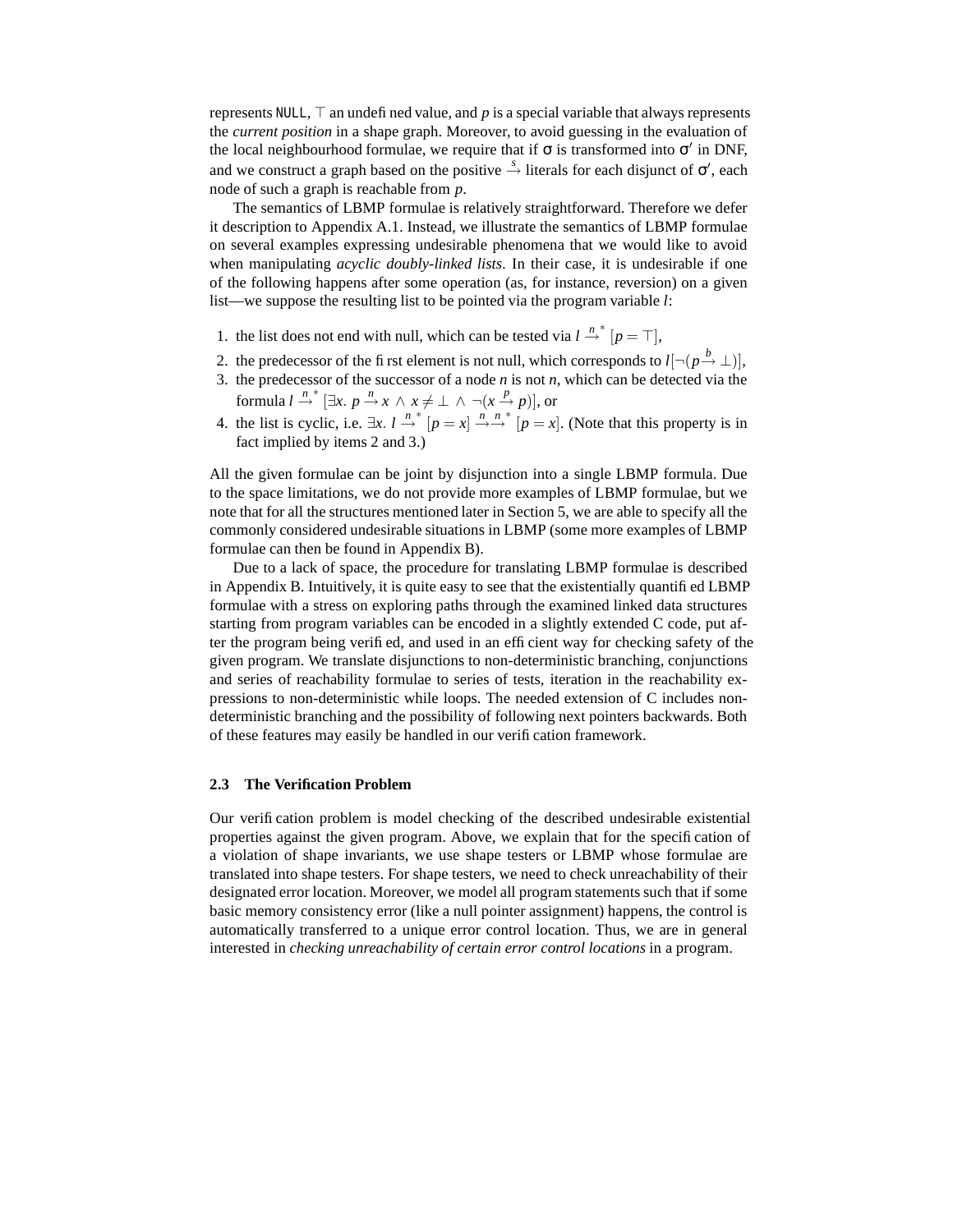# **3 Automata-based Verification Framework**

In this section, we introduce the abstract tree regular model-checking framework based on tree automata and transducers that we use for solving our verification problem.

#### **3.1 Tree Automata and Transducers**

**Terms and Trees.** An *alphabet*  $\Sigma$  is a finite set of symbols.  $\Sigma$  is called *ranked* if there exists a *rank* function  $\rho : \Sigma \to \mathbb{N}$ . For each  $k \in \mathbb{N}$ ,  $\Sigma_k \subseteq \Sigma$  is the set of all symbols with rank *k*. Symbols of  $Σ_0$  are called *constants*. Let  $χ$  be a denumerable set of symbols called *variables*.  $T_{\Sigma}[\chi]$  denotes the set of *terms* over  $\Sigma$  and  $\chi$ . The set  $T_{\Sigma}[0]$  is denoted by *T*Σ, and its elements are called *ground terms*. A term *t* from *T*Σ[χ] is called *linear* if each variable occurs at most once in *t*.

A finite ordered *tree t* over a set of labels *L* is a mapping  $t : Pos(t) \rightarrow L$  where  $Pos(t) \subseteq \mathbb{N}^*$  is a finite, prefix-closed set of *positions* in the tree. A term  $t \in \mathbb{F}[\chi]$  can naturally also be viewed as a tree whose leaves are labelled by constants and variables, and each node with *k* sons is labelled by a symbol from  $\Sigma_k$  [16]. Therefore, below, we sometimes exchange terms and trees. We denote  $\mathcal{N}(Pos(t) = \{p \in Pos(t) \mid \neg \exists i \in \mathbb{N} :$  $pi \in \mathcal{P}os(t)$  the set of *non-leaf* positions.

**Tree Automata.** A *bottom-up tree automaton* over a ranked alphabet  $\Sigma$  is a tuple  $A =$  $(Q, \Sigma, F, \delta)$  where *Q* is a finite set of states,  $F \subseteq Q$  is a set of final states, and  $\delta$  is a set of transitions of the following types: (i)  $f(q_1,...,q_n) \rightarrow_\delta q$ , (ii)  $a \rightarrow_\delta q$ , and (iii)  $q \rightarrow_{\delta} q'$  where  $a \in \Sigma_0$ ,  $f \in \Sigma_n$ , and  $q, q', q_1, \ldots, q_n \in Q$ . Below, we call a bottom-up tree automaton simply a tree automaton.

Let *t* be a ground term. A run of a tree automaton *A* on *t* is defined as follows. First, leaves are labelled with states. If a leaf is a symbol  $a \in \Sigma_0$  and there is a rule  $a \to_{\delta} q \in \delta$ , the leaf is labelled by *q*. An internal node  $f \in \Sigma_k$  is labelled by *q* if there exists a rule  $f(q_1, q_2,..., q_k) \rightarrow_{\delta} q \in \delta$  and the first son of the node has the state label q, the second one  $q_2$ , ..., and the last one  $q_k$ . Rules of the type  $q \rightarrow_{\delta} q'$  are called ε-*steps* and allow us to change a state label from  $q$  to  $q'$ . If the top symbol is labelled with a state from the set of final states *F*, the term *t* is accepted by the automaton *A*.

A set of ground terms accepted by a tree automaton *A* is called a *regular tree language* and is denoted by  $L(A)$ . Let  $A = (Q, \Sigma, F, \delta)$  be a tree automaton and  $q \in Q$  a state, then we define the *language* of the state  $q$ —*L*( $A$ , $q$ )—as the set of ground terms accepted by the tree automaton  $A_q = (Q, \Sigma, \{q\}, \delta)$ . The language  $L^{\leq n}(A, q)$  is defined to be the set  $\{t \in L(A,q) \mid height(t) \leq n\}.$ 

**Tree Transducers.** A *bottom-up tree transducer* is a tuple  $\tau = (Q, \Sigma, \Sigma', F, \delta)$  where  $Q$  is a finite set of states,  $F ⊆ Q$  a set of final states, Σ an input ranked alphabet, Σ an output ranked alphabet, and  $\delta$  a set of transition rules of the following types: (i)  $f(q_1(x_1),...,q_n(x_n)) \to_{\delta} q(u), u \in T_{\Sigma'}[\{x_1,...,x_n\}],$  (ii)  $q(x) \to_{\delta} q'(u), u \in T_{\Sigma'}[\{x\}],$  and  $\alpha \rightarrow \delta q(u), u \in T_{\Sigma'}$  where  $a \in \Sigma_0, f \in \Sigma_n, x, x_1, \ldots, x_n \in \mathcal{X}$ , and  $q, q', q_1, \ldots, q_n \in \mathcal{Q}$ . In the following, we call a bottom-up tree transducer simply a tree transducer. We always use tree transducers with  $\Sigma = \Sigma'$ .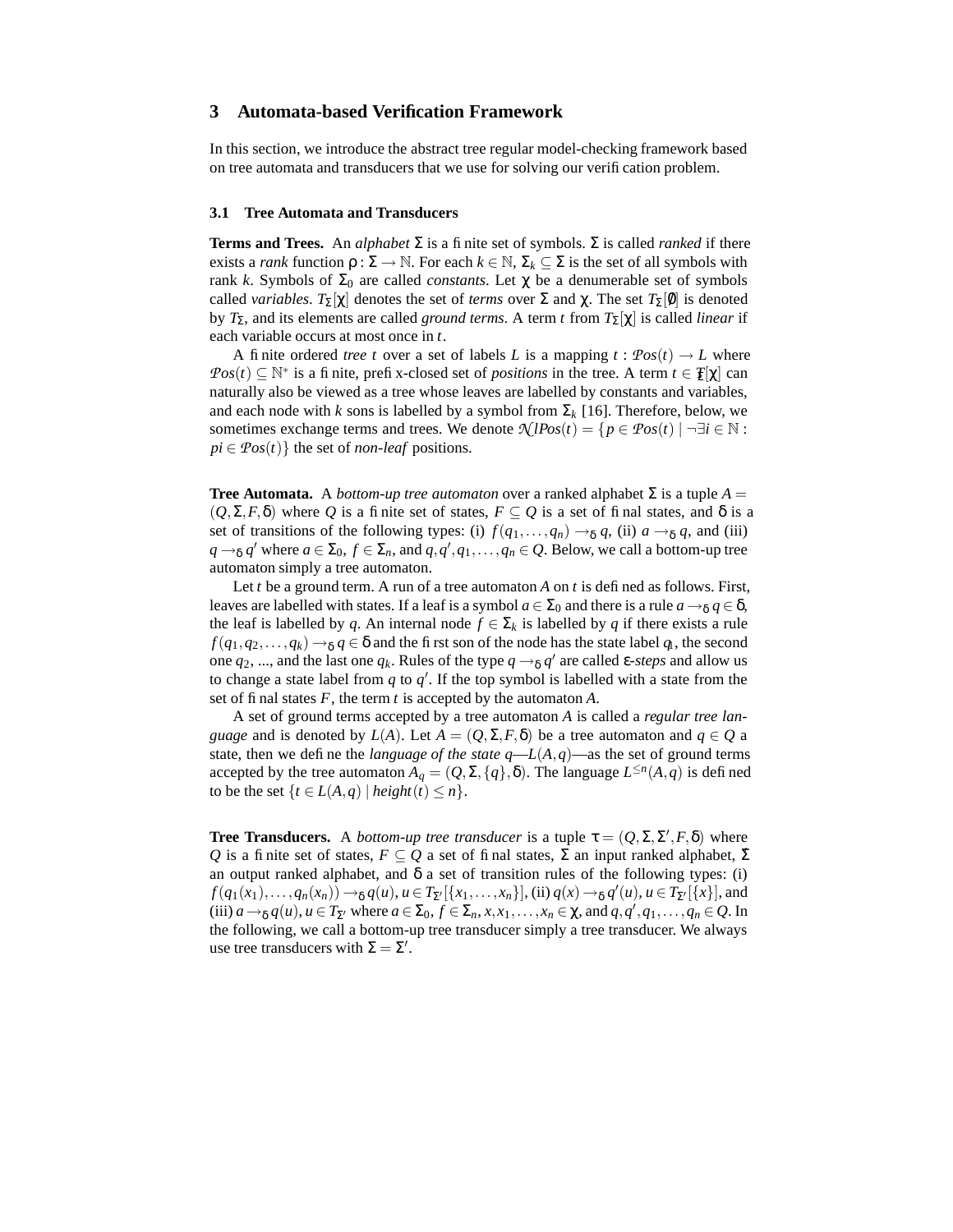A run of a tree transducer  $\tau$  on a ground term t is similar to a run of a tree automaton on this term. First, rules of type *(iii)* are used. If a leaf is labelled by a symbol *a* and there is a rule  $a \rightarrow_{\delta} q(u) \in \delta$ , the leaf is replaced by the term *u* and labelled by the state *q*. If a node is labelled by a symbol *f*, there is a rule  $f(q_1(x_1), q_2(x_2),..., q_n(x_n)) \rightarrow_\delta q(u) \in \delta$ , the first subtree of the node has the state label  $q_1$ , the second one  $q_2$ , ..., and the last one  $q_n$ , then the symbol  $f$  and all subtrees of the given node are replaced according to the right-hand side of the rule with the variables  $x_1, \ldots, x_n$  substituted by the corresponding left-hand-side subtrees. The state label *q* is assigned to the new tree. Rules of type *(ii)* are called ε*-steps*. They allow us to replace a *q*-state-labelled tree by the right hand side of the rule and assign the state label  $q'$  to this new tree with the variable  $x$  in the rule substituted by the original tree. A run of a transducer is successful if the root of a tree is processed and is labelled by a state from *F*.

A tree transducer is *linear* if all right-hand sides of its rules are linear (no variable occurs more than once). The class of linear bottom-up tree transducers is closed under composition. A tree transducer is called *structure-preserving* (or a *relabelling*) if it does not modify the structure of input trees and just changes the labels of their nodes. By abuse of notation, we identify a transducer  $\tau$  with the relation  $\{(t,t') \in T_\Sigma \times T_\Sigma \mid t \to \frac{1}{\delta}$  $q(t')$  for some  $q \in F$ }. For a set  $L \subseteq T_{\Sigma}$  and a relation  $R \subseteq T_{\Sigma} \times T_{\Sigma}$ , we denote  $R(L)$  the set  $\{w \in T_{\Sigma} \mid \exists w' \in L : (w', w) \in R\}$  and  $R^{-1}(L)$  the set  $\{w \in T_{\Sigma} \mid \exists w' \in L : (w, w') \in R\}$ . If  $\tau$  is a linear tree transducer and *L* is a regular tree language, then the sets  $\tau(L)$  and  $\tau^{-1}(L)$  are regular and effectively constructible [19, 16].

Let  $id \subseteq T_{\Sigma} \times T_{\Sigma}$  be the identity relation and  $\circ$  the composition of relations. We define recursively the relations  $\mathbf{t}^0 = id$ ,  $\mathbf{t}^{i+1} = \tau \circ \tau^i$  and  $\tau^* = \cup_{i=0}^{\infty} \tau^i$ . Below, we suppose *id*  $\subseteq$  **t** meaning that  $\tau^i \subseteq \tau^{i+1}$  for all  $i \ge 0$ .

### **3.2 Abstract Regular Tree Model Checking**

Let us recall the basic principles of abstract regular tree model checking (ARTMC) [9]. Let  $\Sigma$  be a ranked alphabet and  $\mathbb{M}_{\Sigma}$  the set of all tree automata over  $\Sigma$ . Let *Init*  $\in \mathbb{M}_{\Sigma}$  be a tree automaton describing a set of initial configurations,  $\tau$  a tree transducer describing the behaviour of a system, and  $Bad \in M_{\Sigma}$  a tree automaton describing a set of bad configurations. The verification problem is to check whether

$$
\tau^*(L(\text{Init})) \cap L(\text{Bad}) = \emptyset \tag{1}
$$

One of the methods how to check this is ARTMC [9]. Instead of computing the precise set of reachable configurations, it computes an overapproximation.

We define an abstraction function as a mapping  $\alpha : \mathbb{M}_{\Sigma} \to \mathbb{A}_{\Sigma}$  where  $\mathbb{A}_{\Sigma} \subseteq \mathbb{M}_{\Sigma}$  and  $\forall M \in \mathbb{M}_{\Sigma} : L(M) \subseteq L(\alpha(M))$ . An abstraction  $\alpha'$  is called a *refinement* of the abstraction  $\alpha$  if  $\forall M \in \mathbb{M}_{\Sigma} : L(\alpha'(M)) \subseteq L(\alpha(M))$ . Given a tree transducer  $\tau$  and an abstraction  $\alpha$ , we define a mapping  $\tau_{\alpha}: M_{\Sigma} \to M_{\Sigma}$  as  $\forall M \in M_{\Sigma}: \tau_{\alpha}(M) = \hat{\tau}(\alpha(M))$  where  $\hat{\tau}(M)$  is the minimal deterministic automaton describing the language  $\tau(L(M))$ . An abstraction  $\alpha$  is *finitary*, if the set  $\mathbb{A}_{\Sigma}$  is finite.

For a given abstraction function  $\alpha$ , we can compute iteratively the sequence of automata  $(\tau^i_{\alpha}(Init))_{i\geq 0}$ . If the abstraction  $\alpha$  is finitary, then there exists  $k \geq 0$  such that  $\tau_{\alpha}^{k+1}(Init) = \tau_{\alpha}^{k}(Init)$ . The definition of the abstraction function  $\alpha$  implies, that  $L(\tau^k_\alpha(\textit{Init})) \supseteq \tau^*(L(\textit{Init})).$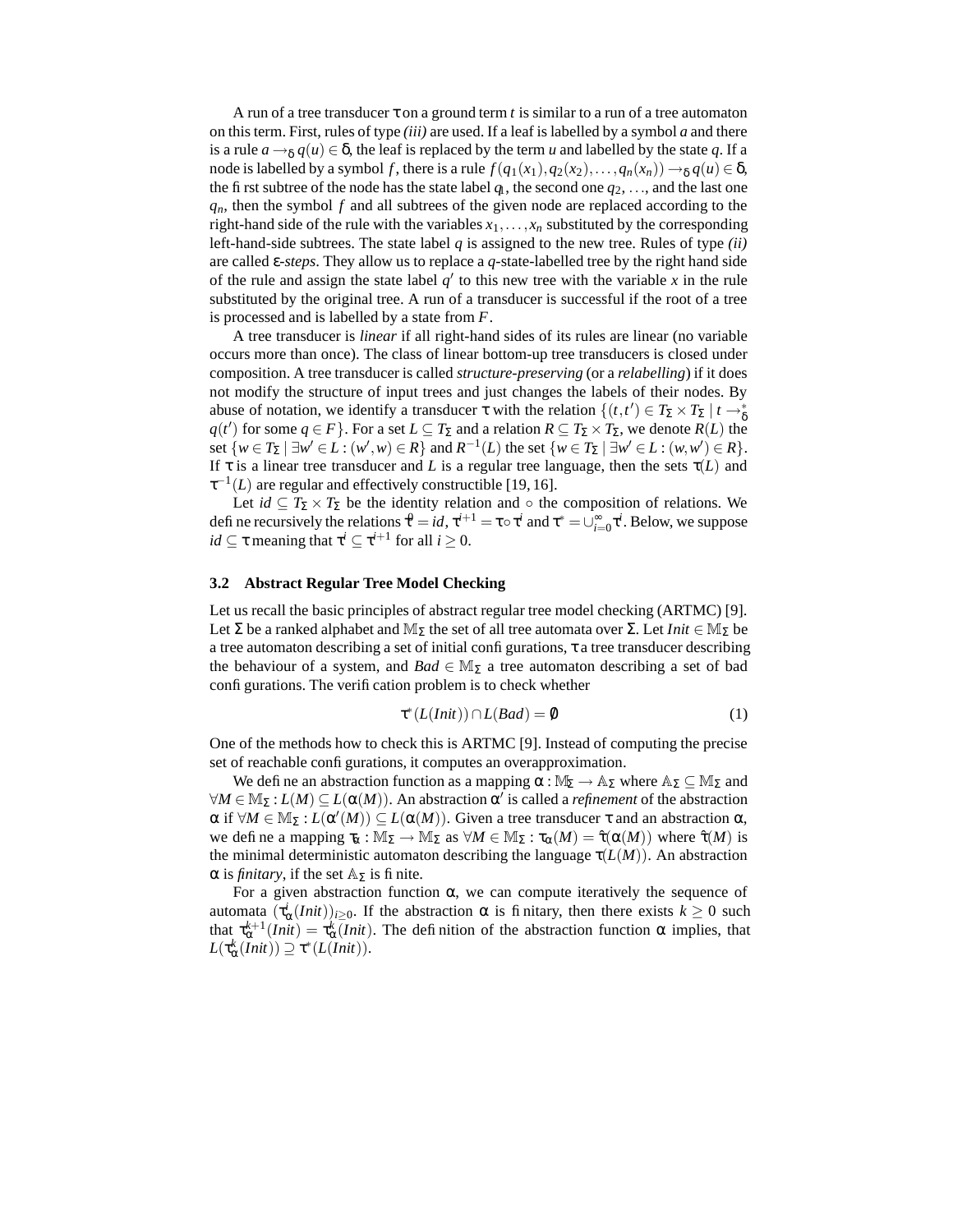If  $L(\tau_\alpha^k(Init)) \cap L(Bad) = \emptyset$ , then the verification problem (1) has a positive answer. If the intersection is non-empty, we must check whether it is a real counterexample, or a spurious one. The spurious counterexample may be caused by the used abstraction (the counterexample is not reachable from the set of initial configurations). Assume that  $\tau^k_\alpha(\text{Init}) \cap L(\text{Bad}) \neq \emptyset$ , which means that there is a symbolic path:

$$
Init, \tau_{\alpha}(Init), \tau_{\alpha}^{2}(Init), \cdots \tau_{\alpha}^{n-1}(Init), \tau_{\alpha}^{n}(Init)
$$
\n(2)

such that  $L(\tau^n_{\alpha}(Init)) \cap L(Bad) \neq \emptyset$ .

Let  $X_n = L(\tau^n_{\alpha}(Init)) \cap L(Bad)$ . Now, for each *l*,  $0 \le l < n$ , we compute  $X_l =$  $L(\tau^l_{\alpha}(Init)) \cap \tau^{-1}(X_{l+1})$ . Two possibilities may occur: (*a*)  $X_0 \neq \emptyset$ , which means that the verification problem (1) has a negative answer, and  $X_0 \subseteq L(\text{Init})$  is a set of dangerous initial configurations. (*b*)  $\exists m, 0 \le m < n, X_{m+1} \ne 0 \land X_m = 0$  meaning that the abstraction function is too rough—we need to refine it and start the verification process again.

In [9], two general-purpose kinds of abstractions are proposed. Both are based on *automata state equivalences*. Tree automata states are split into several equivalence classes, and all states from one class are collapsed into one state. An abstraction becomes finitary if the number of equivalence classes is finite. The refinement is done by refining the equivalence classes. Both of the proposed abstractions allow for an automatic refinement to exclude the encountered spurious counterexample.

The first proposed abstraction is an *abstraction based on languages of trees of a finite height*. It defines two states equivalent if their languages up to the give height *n* are equivalent. There is just a finite number of languages of height *n*, therefore this abstraction is finitary. A refinement is done by an increase of the height *n*. The second proposed abstraction is an *abstraction based on predicate languages*. Let  $P = \{P_1, P_2, \ldots, P_n\}$  be a set of *predicates*. Each predicate  $P \in \mathcal{P}$  is a tree language represented by a tree automaton. Let  $M = (Q, \Sigma, F, \delta)$  be a tree automaton. Then, two states  $q_1, q_2 \in Q$  are equivalent if their languages  $L(M,q_1)$  and  $L(M,q_2)$  have a nonempty intersection with exactly the same subset of predicates from the set  $P$ . Since there is just a finite number of subsets of  $P$ , the abstraction is finitary. A refinement is done by adding new predicates, i.e. tree automata corresponding to the languages of all the states in the automaton of  $X_{m+1}$  from the analysis of spurious counterexample  $(X_m = 0)$ .

## **4 Tree Automata Encoding of Pointer Manipulating Programs**

#### **4.1 Encoding of Sets of Memory Configurations**

Memory configurations of the considered programs with a finite set of pointer variables  $V$ , a finite set of selectors  $S = \{1, ..., k\}$ , and a finite domain D of data stored in dynamically allocated memory cells can be described as shape graphs of the following form. A *shape graph* is a tuple  $SG = (N, S, V, D)$  where N is a finite set of memory nodes,  $N \cap {\{\perp, \top\}} = \emptyset$  (we use  $\perp$  to represent null, and  $\top$  to represent an undefined pointer value),  $N_{\perp,\perp} = N \cup \{\perp,\perp\}, S : N \times S \to N_{\perp,\perp}$  is a successor function,  $V : \mathcal{V} \to N_{\perp,\perp}$ is a mapping that defines where the pointer variables are currently pointing to, and  $D: N \to \mathcal{D}$  defines what data are stored in the particular memory nodes. We suppose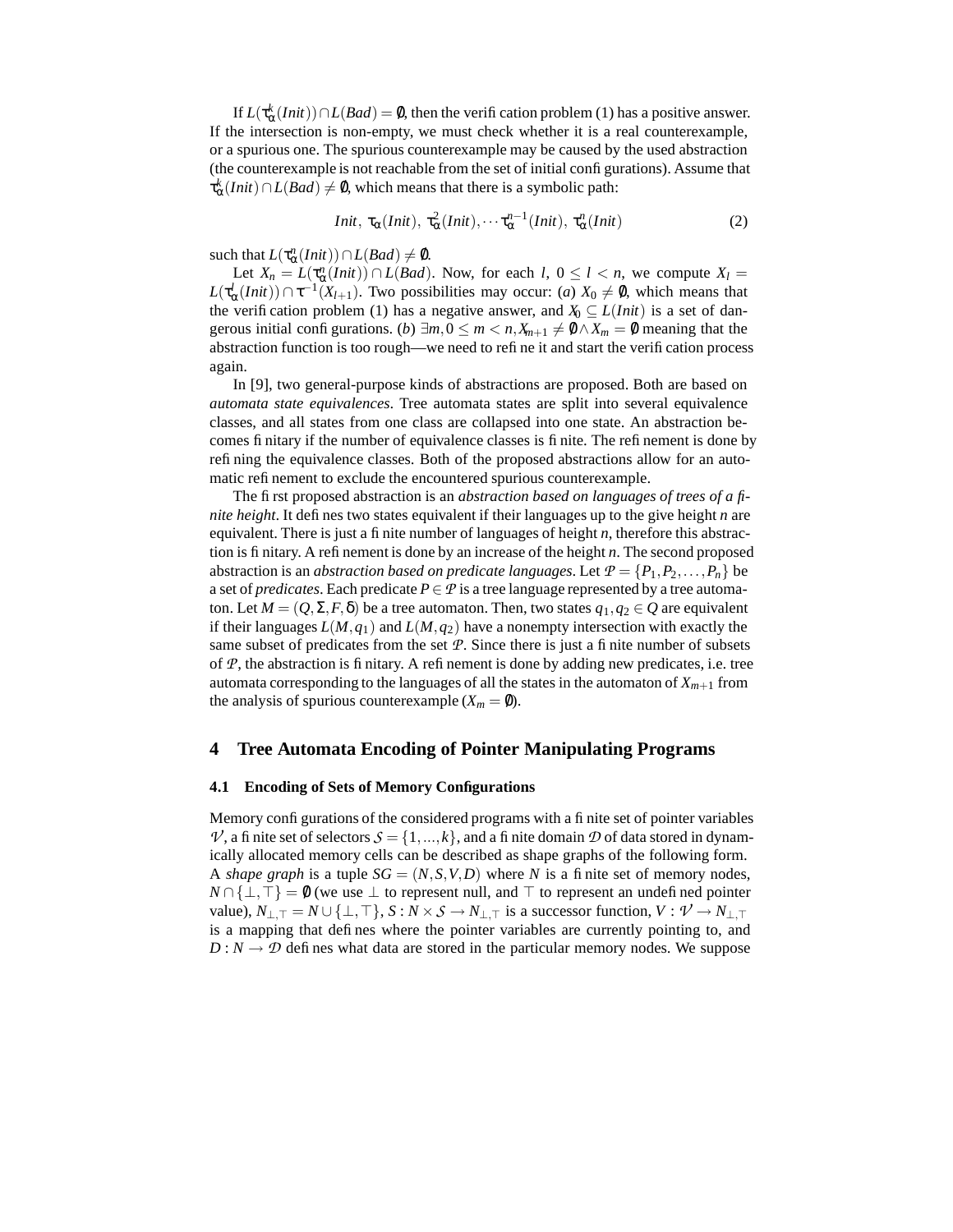$\top \in \mathcal{D}$ —the data value  $\top$  is used to denote "zombies" of deleted nodes, which we keep and detect all erroneous attempts to access them.

To be able to describe the way we encode sets of shape graphs using tree automata, we first need a few auxiliary notions. First, to allow for dealing with more general shape graphs than tree-like, we do not simply identify the next pointers with the branches of the trees accepted by tree automata. Instead, we use the tree structure just as a backbone over which links between the allocated nodes are expressed using the so-called *routing expressions*, which are regular expressions over directions in a tree (like move up, move left down, etc.) and over the nodes that can be seen on the way. From nodes of the trees described by tree automata, we refer to the routing expressions via some symbolic names called *pointer descriptors* that we assign to them—we suppose dealing with a finite set of pointer descriptors *R* . Moreover, we couple each pointer descriptor with a unique *marker* from a set  $\mathcal{M}$  (and so  $||\mathcal{R}|| = ||\mathcal{M}||$ ). The routing expressions may identify several target nodes for a single source memory node and a single selector. Markers associated with the target nodes can then be used to decrease the non-determinism of the description (only nodes marked with the right marker are considered as the target).

Let us now fix the sets  $\mathcal{V}$ , *S*, *D*, *R*, and *M*. We use a *ranked alphabet*  $\Sigma$  =  $\Sigma_2 \cup \Sigma_1 \cup \Sigma_0$  consisting of symbols of ranks  $k = ||\mathcal{S}||$ , 1, and 0. Symbols of rank k represent allocated memory nodes that may be pointed by some pointer variables, may be marked by some markers as targets of some next pointers, they contain some data and have *k* next pointers specified either as null, undefined, or via some next pointer descriptor. Thus,  $\Sigma_2 = 2^{\mathcal{V}} \times 2^{\mathcal{M}} \times \mathcal{D} \times (\mathcal{R} \cup \{\perp, \top\})^k$ . Given an element  $n \in \Sigma_2$ , we use the notation *n*.*var*, *n*.*mark*, *n.data*, and *n.s* (for  $s \in S$ ) to refer to the pointer variables, markers, data, and descriptors associated with *n*, respectively.  $\Sigma_1$  is used for specifying nodes with undefined and null pointer variables, and so  $\Sigma_1 = 2^{\mathcal{V}}$ . Finally, in our trees, the leaves are all the same (with no special meaning), and so  $\Sigma_0 = \{ \bullet \}.$ 

We can now specify the *tree memory backbones* we use to encode memory configurations as the trees that belong to the language of the tree automaton with the following rules<sup>3</sup>: (1)  $\bullet \rightarrow q_i$ , (2)  $\Sigma_2(q_i/q_m,...,q_i/q_m) \rightarrow q_m$ , (3)  $\Sigma_1(q_m/q_i) \rightarrow q_n$ , and (4)  $\Sigma_1(q_n) \to q_u$ . Intuitively,  $q_i$ ,  $q_m$ ,  $q_n$ , and  $q_u$  are automata states, where  $q_i$  accepts the leaves, *q<sup>m</sup>* accepts the memory nodes, *q<sup>n</sup>* accepts the node encoding null variables, and  $q<sub>u</sub>$ , which is the accepting state, accepts the node with undefined variables. Note that there is always a single node with undefined variables, a single node with null variables, and then a sub-tree with the memory allocated nodes. Thus, every memory tree *t* can be written as  $t = \text{under}(\text{null}(t'))$  for *undef*, *null*  $\in \Sigma_1$ . We say a memory tree  $t =$  *undef*( $null(t')$ ) is *well-formed* if the pointer variables are assigned unique mean- $\text{ings, i.e. } under \cap null = 0 \land \forall p \in \mathcal{R}(Pos(t'): t'(p).var \cap (null \cup under) = 0 \land \forall p_1 \neq 0$  $p_2 \in \mathcal{N}(Pos(t'): t'(p_1).var \cap t'(p_2).var = \emptyset$  where  $\mathcal{N}(Pos$  are non-leaf positions—cf. Section 3.1.

We let  $S^{-1} = \{s^{-1} | s \in S\}$  be a set of "inverted selectors" allowing one to follow the links in a shape graph in a reverse order. A *routing expression* may then be formally defined as a regular expression on pairs  $s.p \in (\mathcal{S} \cup \mathcal{S}^{-1})$ . $\Sigma_2$ . Intuitively, each pair used as

 $3$  If we put a set into the place of the input symbol in a transition rule, we mean we can use any element of the set. Moreover, if we use  $q_1/q_2$  instead of a single state, one can take either  $q_1$ or *q*2, and if there is a *k*-tuple of states, one considers all possible combinations of states.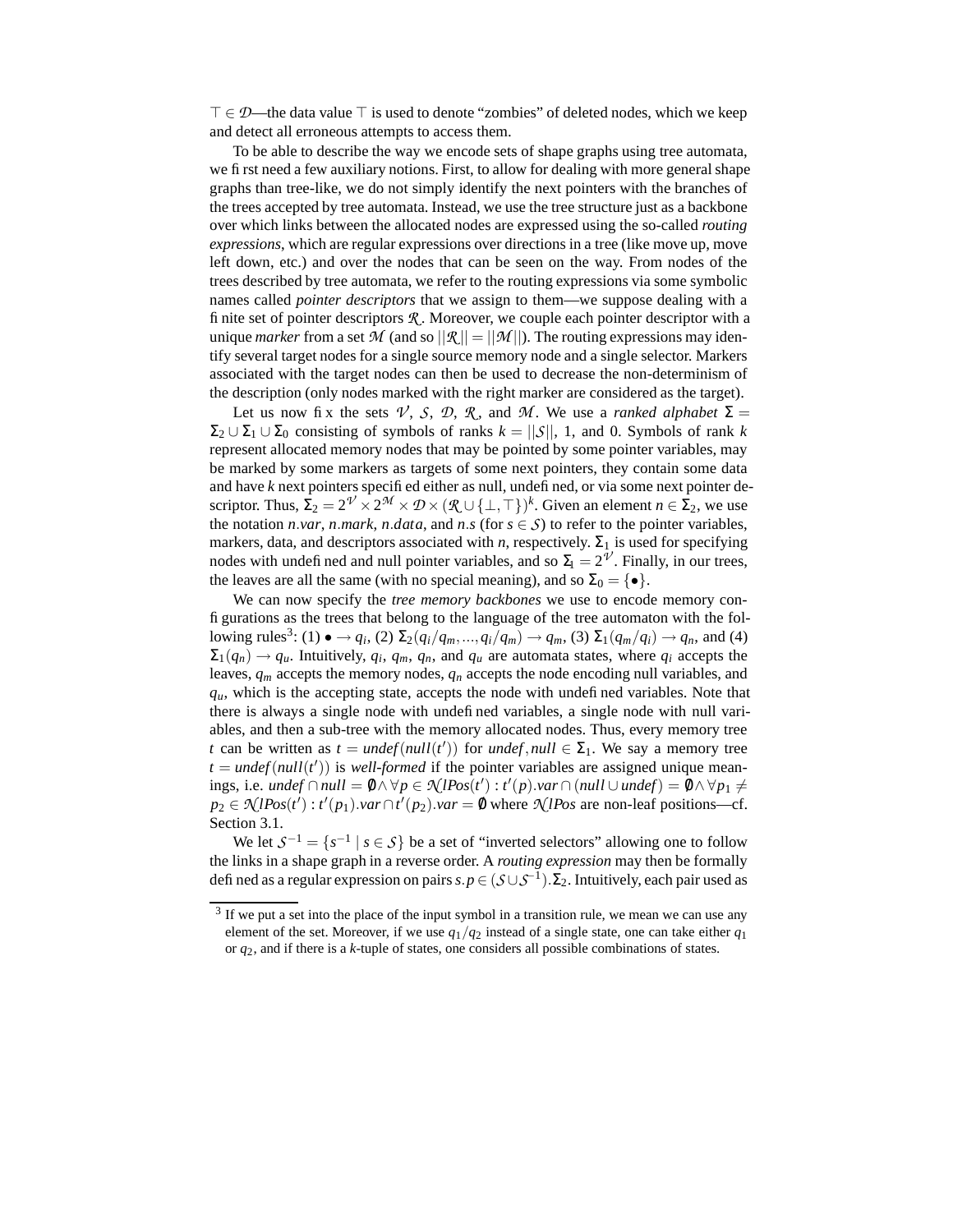

**Fig. 3.** An example of a tree memory encoding—a doubly linked list (DLL)

a basic building block of a routing expression describes one step over the tree memory backbone: we follow a certain branch up or down and then we should see a certain node (most often, we will use the node components of routing expressions to check whether a certain marker is set in a particular node).

A *tree memory encoding* is a tuple  $(t, \mu)$  where *t* is a tree memory backbone and  $\mu$  a mapping from the set of pointer descriptors  $\mathcal{R}$  to routing expressions over the set of selectors *S* and the memory node alphabet  $\Sigma_2$  of *t*. An example of a tree memory encoding for a *doubly-linked list* (DLL) is shown in Fig. 3.

Let  $(t, \mu)$ ,  $t = \text{undefined}( \text{null}(t'))$ , be a tree memory encoding with a set of selectors *S* and a memory node alphabet  $\Sigma_2$ . We call  $\pi = p_1 s_1 ... p_l s_l p_{l+1} \in \Sigma_2 \cdot ((S \cup S^{-1}) \cdot \Sigma_2)^l$ a path in t of length  $l \ge 1$  iff  $p_1 \in \mathcal{P}os(t')$  and  $\forall i \in \{1,...,l\} : (s_i \in \mathcal{S} \land p_i.s_i = p_{i+1} \land p_i \in \mathcal{S} \land p_i \in \mathcal{S} \land p_i \in \mathcal{S} \land p_i \in \mathcal{S} \land p_i \in \mathcal{S} \land p_i \in \mathcal{S} \land p_i \in \mathcal{S} \land p_i \in \mathcal{S} \land p_i \in \mathcal{S} \land p_i \in \mathcal{S} \land p_i \in \$  $p_{i+1} \in \mathcal{P}os(t')$ )  $\lor$   $(s_i \in S^{-1} \land p_{i+1}.s_i = p_i)$ . For  $p, p' \in \mathcal{R}(Pos(t')$  and a selector  $s \in S$ , we write  $p \stackrel{s}{\longrightarrow} p'$  iff (1)  $t'(p)$ .  $s \in \mathcal{R}$ , (2) there is a path  $p_1s_1...p_ls_lp_{l+1}$  in *t* for some  $l \ge 0$  such that  $p = p_1$ ,  $p_{l+1} = p'$ , and (3)  $s_1 t'(p_2)...t'(p_l)s_l t'(p_{l+1}) \in \mu(t'(p).s)$ .

The *set of shape graphs represented by a tree memory encoding*  $(t, \mu)$  with  $t =$ *undef*( $null(t')$ ) is denoted by [[( $t, \mu$ )]] and given as all the shape graphs  $SG = (N, S, V, D)$ for which there is a bijection  $β : Pos(t') \rightarrow N$  such that:

- $1. \ \forall p, p' \in \mathcal{R}(Pos(t') \ \forall s \in \mathcal{S} : (t'(p).s \notin \{\bot, \top\} \land p \stackrel{s}{\longrightarrow} p') \Leftrightarrow S(\beta(p).s) = \beta(p').$ (The links between memory nodes are respected.)
- 2.  $\forall p \in \mathcal{R} \cup \mathit{Pos}(t') \ \forall s \in \mathcal{S} \ \forall x \in \{\bot, \top\} : t'(p).s = x \Leftrightarrow S(\beta(p), s) = x.$ (Null and undefined successors are respected.)
- 3.  $\forall v \in \mathcal{V} \ \forall p \in \mathcal{P}os(t') : v \in t'(p).var \Leftrightarrow V(v) = \beta(p).$ (Assignment of memory nodes to variables is respected.)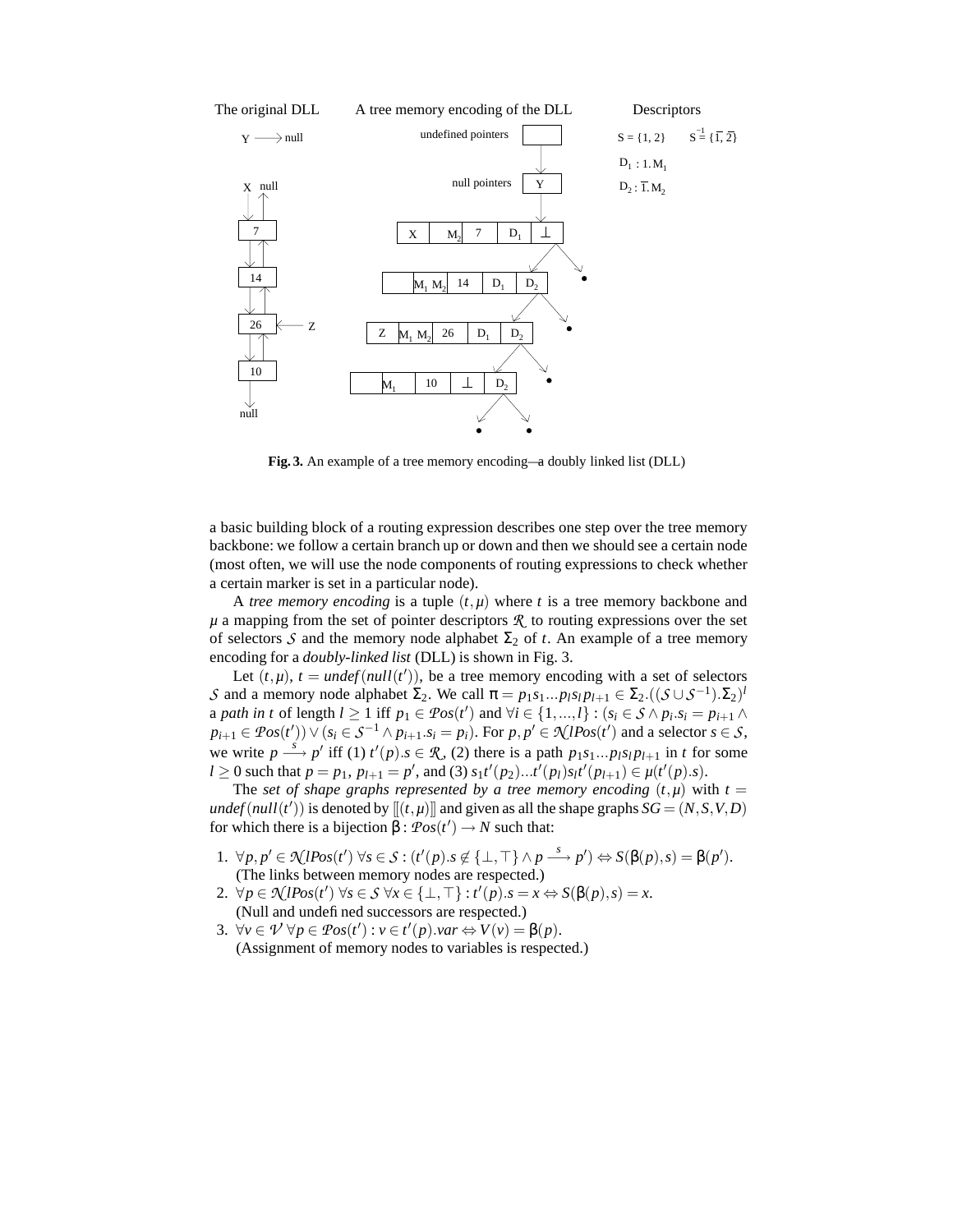

**Fig. 4.** Splitting memory nodes in Mona into data and next pointer nodes

- 4.  $\forall v \in \mathcal{V} : (v \in null \Leftrightarrow V(v) = \bot) \land (v \in under \Leftrightarrow V(v) = \top).$ (Assignment of null and undefinedness of variables are respected.)
- 5.  $\forall p \in \mathcal{R}(Pos(t') \ \forall d \in \mathcal{D}: t'(p).data = d \Leftrightarrow D(\beta(p)) = d.$ (Data stored in memory nodes is respected.)

A *tree automata memory encoding* is a tuple  $(A, \mu)$  where A is a tree automaton accepting a regular set of tree memory backbones and  $\mu$  is a mapping as above. Naturally, *A* represents the set of shape graphs defined by  $\llbracket (A, \mu) \rrbracket = \bigcup_{t \in L(A)} \llbracket (t, \mu) \rrbracket.$ 

**Remarks.** We use ARTMC as our verification method. It syntactically manipulates tree automata *A* whose languages can be interpreted as shape graphs using our encoding. Notice, that  $(A, \mu)$  and  $[(A, \mu)]$  are two different notions, since the encoding is not canonical as a given shape graph can be possibly obtained by several different tree memory encodings. In Section 4.3, we argue that program statements can, nevertheless, be encoded faithfully as tree transducers. Another important property of the encoding is that given a tree automata memory encoding  $(A, \mu)$ , the set  $[[A, \mu)]]$  can be empty although  $L(A)$  is not empty (since the routing expressions can be incompatible with the tree automaton). Of course, if  $L(A)$  is empty, then  $\|(A,\mu)\|$  is also empty. Therefore, checking emptiness of  $[(A,\mu)]$  (which is important for applying the ARTMC framework, see Section 4.4) can be done in a sound way by checking emptiness of *L*(*A*).

#### **4.2 Tree Memory Configurations in Mona**

In our implementation, we use the tree automata library from the Mona project [23]. As the library supports binary trees only, and we need n-ary ones, we *split each memory node* labelled with  $\Sigma_2 = 2^\mathcal{V} \times 2^\mathcal{M} \times \mathcal{D} \times (\mathcal{R} \cup \{\bot,\top\})^k$  in the above definition of a tree memory encoding into a data node labelled with  $2^{\mathcal{V}} \times 2^{\mathcal{M}} \times \mathcal{D}$  and a series of *k* next pointer nodes, each labelled with  $\mathcal{R} \cup \{\perp, \top\}$ —cf. Fig. 4.

As for the set of *pointer descriptors R* , we currently fix it by introducing a unique pointer descriptor for each destructive update  $x \rightarrow s = y$  or  $x \rightarrow s =$  new that appears in the program. This is because they are the statements that establish new links among the allocated memory nodes. In addition, we might have some further descriptors if they are a part of the specification of the input configurations (see section 4.4).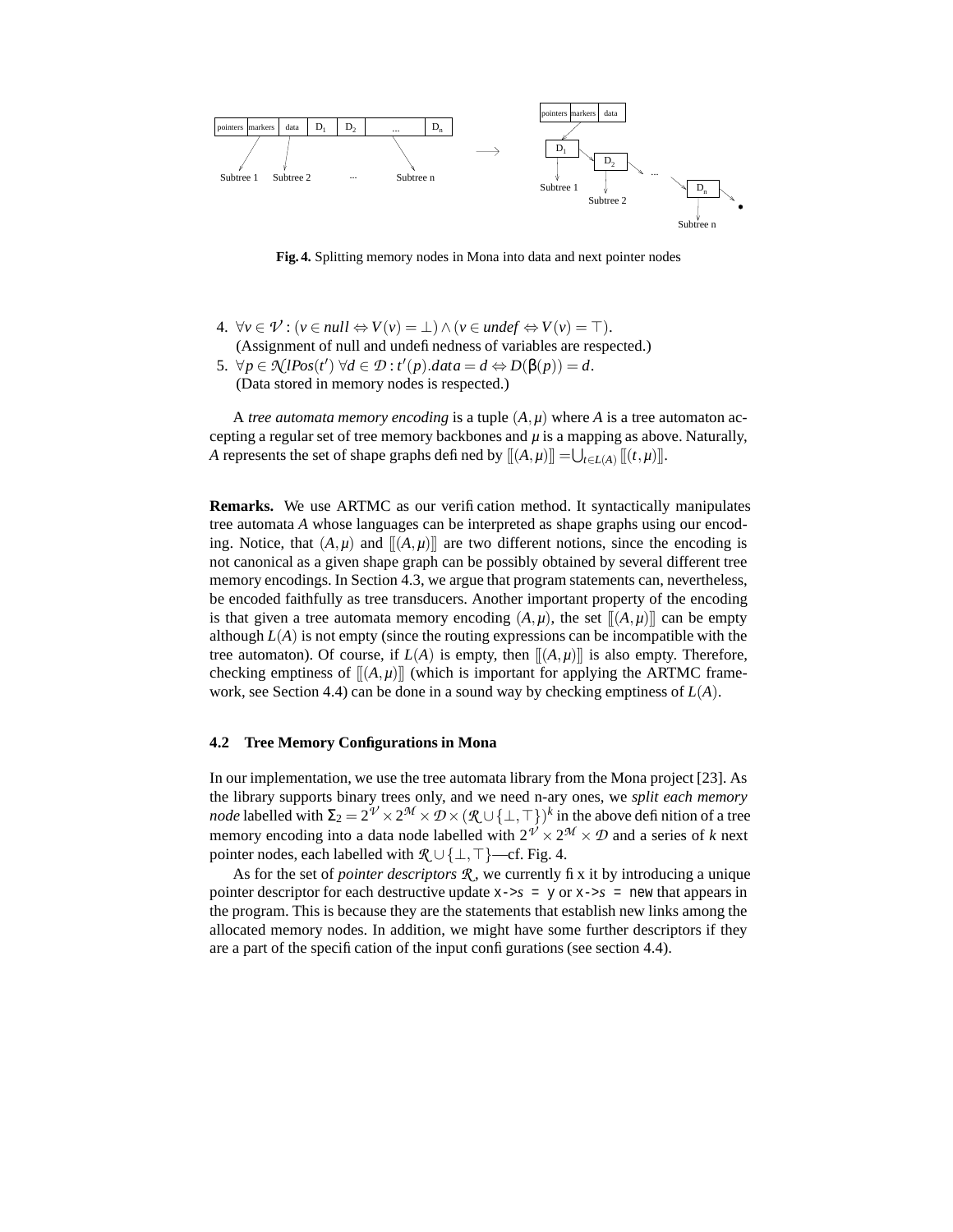Further, in our Mona-based framework, we encode *routing expressions* using tree transducers. A transducer representing a routing expression *r* simply copies the input tree memory backbone on which it is applied up to: (1) looking for a data node  $n_1$  that is labelled with a special token  $\blacklozenge \notin \mathcal{V} \cup \mathcal{M} \cup \mathcal{D}$  and (2) moving  $\blacklozenge$  to a data node  $n_2$  that is the target of the next pointer described by *r* and that is also marked with the appropriate marker. As described in the next section, we can then implement program statements that follow the next pointers (e.g.,  $x = y - \infty$ ) by putting the token  $\blacklozenge$  to a node pointed to by x, applying the transducer implementing the appropriate routing expression, and making y point to the node to which  $\blacklozenge$  was moved. Due to applying abstraction, the target may not always be unique—in such a case, the transducer implementing the routing expression simply returns a set of trees in which  $\blacklozenge$  is put to some target data node such that all possibilities where it can get via the given routing expression are covered.

Note that the use of tree transducers for encoding routing expressions allows us in theory to express more than using just regular expressions. In particular, we can refer to the tree context of the nodes via which the given route is going. In our current implementation, we, however, do not use this fact.

#### **4.3 Encoding Program Statements as Tree Transducers**

We encode every of the considered pointer-manipulating statements as a tree transducer. In the transducer, we expect the tree memory encoding to be extended by a new root symbol which corresponds to the *current program line* or to an error indication when an error is found during the analysis. We now briefly describe how the transducers corresponding to the program statements work. Each transducer is constructed in such a way, that it simulates the effect of a program statement on a set of shape graphs represented by a tree automata memory encoding: if a shape *SG* represented by a tree memory encoding is transformed by the program statement to a shape graph  $SG'$ , then the transducer transforms the tree memory encoding such that it represents SG<sup>'</sup>. This makes sure, that although the encoding is non canonical (see end of section 4.1), we simulate faithfully a program statement.

**Non-destructive Updates and Tests.** The simplest is the case of the  $x = NULL$  assignment. The transducer implementing it just goes through the input tree and copies it to the output with the exception that  $(1)$  it removes x from the labelling of the node in which it currently is and adds it to the labelling of the *null* node and (2) changes the current line appropriately. The transducer implementing an assignment  $x = y$  is similar, it just puts x not to the *null* node, but to the node which is currently labelled by y.

The transducers for the tests of the form if  $(x == null)$  goto ll; else goto 12; are very similar to the above—they just do not change the node in which  $x$  is, but only change the current program line to either l1 or l2 according to whether or not x is in the *null* node. If x is in *undef*, an error indication is used instead of l1 or l2. The transducers for if  $(x == y)$  goto 11; else goto 12; are similar—they just test whether or not x and y appear in the same node (both different from *undef*).

The transducer for an  $x = y \rightarrow s$  statement is a union of several complementary actions. If y is in *null* or *undef*, an error is indicated. If y is in a regular data node and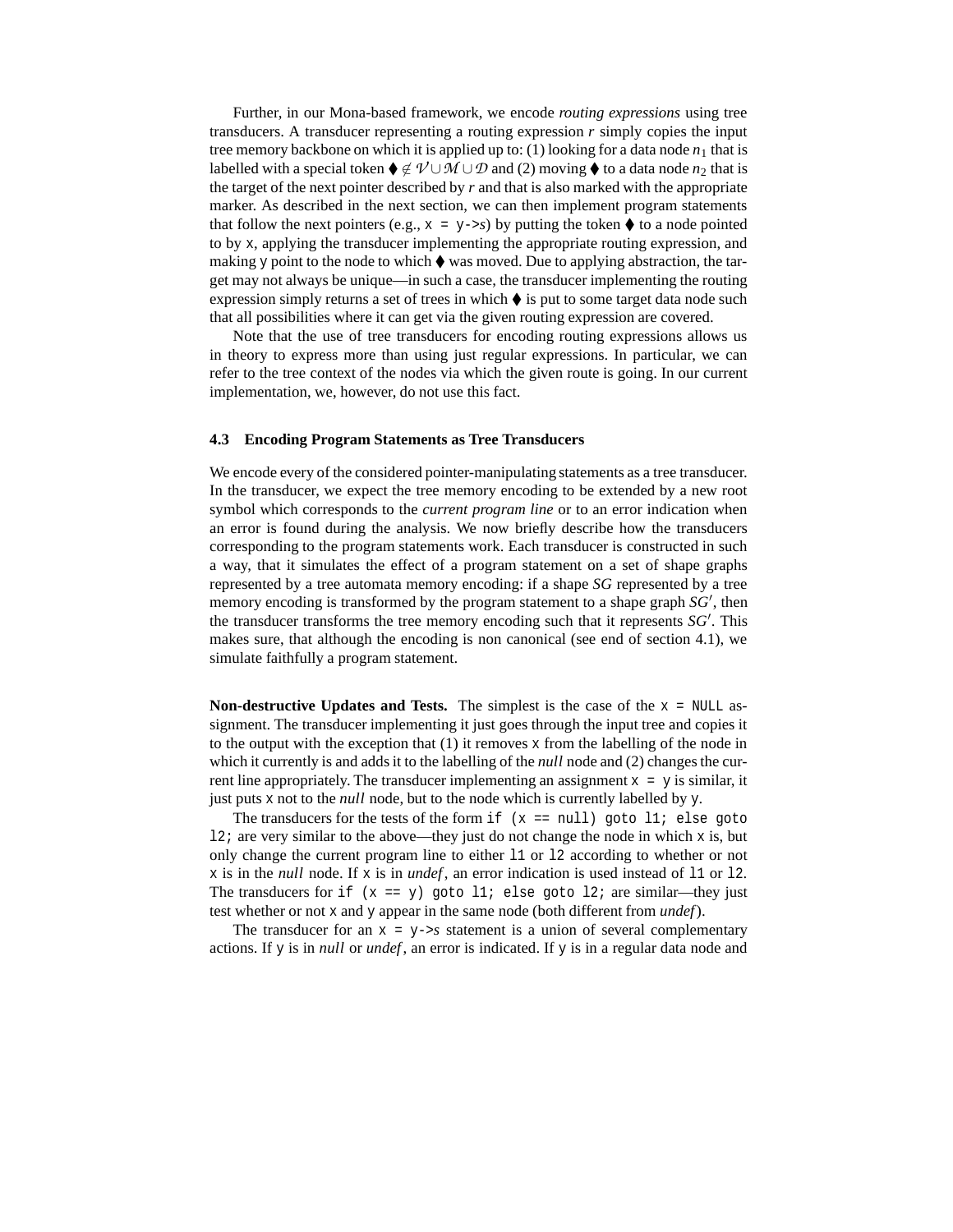its *s*-th next pointer node contains either  $\perp$  or  $\top$ , the transducer removes x from the node it is currently in and puts it into the *null* or *undef* node, respectively. If y is in a regular data node *n* and its *s*-th next pointer node contains some pointer descriptor  $r \in \mathcal{R}$ , the  $\blacklozenge$  token is put to *n*. Then, the routing expression transducer associated with  $r$  is applied. Finally,  $x$  is removed from its current node and put into the node to which was moved by the applied routing expression transducer.

**Destructive Updates.** The destructive pointer update  $x \rightarrow s = y$  is implemented as follows. If x is in *null* or *undef*, an error is indicated. If x is defined and if y is in *null* or *undef*, the transducer puts  $\perp$  or  $\top$  into the *s*-th next pointer node below x, respectively. Otherwise, the transducer puts the pointer descriptor *r* associated with the particular x->*s* = y statement being fired into the *s*-th next pointer node below x, and it marks the node in which y is by the marker coupled with *r*. Then, the routing expression transducer associated with  $r$  is updated such that it includes the path from the node of  $x$  to the node of y.

One could think of various strategies how to *extract the path* going from the node of x to the node of node y. Currently, we use a simple strategy, which is, however, successful in many practical examples as our experiments show: We extract the shortest path between x and y on the tree memory backbone, which consists of going a certain number of steps upwards to the closest common parent of x and y and then going a certain number of steps downwards. (The upward or the downward phase may also be skipped when going just down or up, respectively.) When extracting this path, we project away all information about nodes we see on the way and about nodes not directly lying on the path. Only the directions (left/right up/down) and the number of steps are preserved.

Note that we, in fact, perform the operation of routing expression extraction on a tree automaton, and we extract all possible paths between where x and y may currently be. The result is transformed into a transducer  $\tau_{xy}$  that moves the token  $\blacklozenge$  from the position of x to the position of y, and  $\tau_{xy}$  is then united with the current routing expression transducer associated with the given pointer descriptor *r*. The extraction of the routing paths is done partly by rewriting the input tree automaton via a special transducer  $\tau_{\pi}$ that in one step identifies all the shortest paths between all x and y positions and projects away the non-necessary information about the nodes on the way. The transducer  $\tau_{\pi}$  is simple: it just checks that we are going one branch up from x and one branch down to y while meeting in a single node. The transition relation of the resulting transducer is then post-processed by changing the context of the path to an arbitrary one which cannot be done by transducing in Mona where structure preserving transducers may only be used.

**Dynamic Allocation and Deallocation.** The x = malloc() statement is implemented by rewriting the right-most • leaf node to a new data node pointed to by x. Below the node, the procedure also creates all the  $k$  next pointer nodes whose contents is set to  $\top$ .

In order to exploit the regularity that is always present in algorithms allocating new data structures, which typically add new elements at the end/leaves of the structure, we also explicitly support an  $x.s =$  malloc() statement. We even try to pre-process programs and compact all successive pairs of statements of the form  $x = \text{malloc}($  ;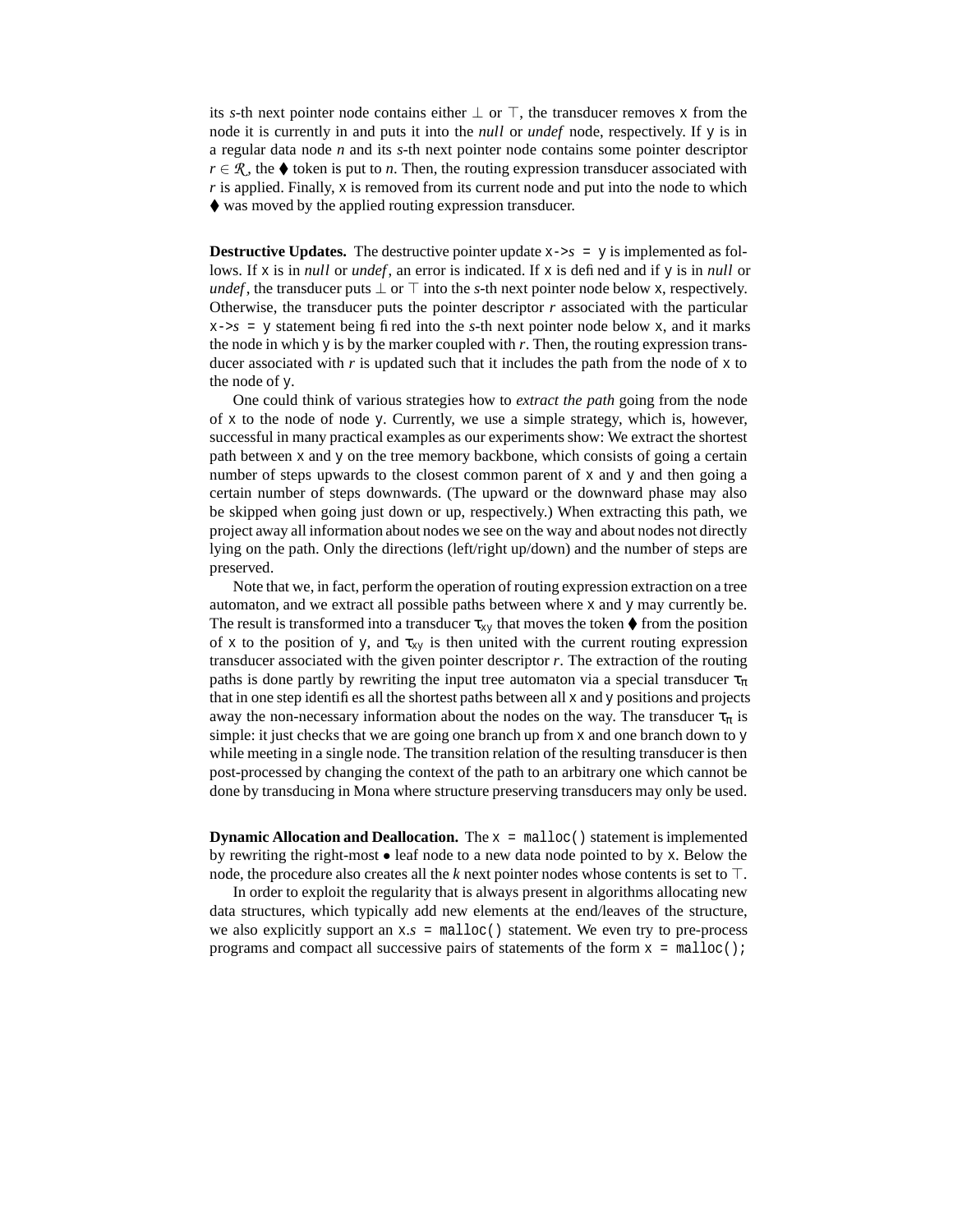$y \rightarrow s$  = x (provided x is not used any further) to  $y \rightarrow s$  = malloc(). Such a statement is then implemented by adding the new element directly under the node pointed to by *y* (provided it is a leaf) and joining it by a simple routing expression of the form "one level down via a certain branch". This typically allows us to work with much simpler and more precise routing expressions.

Finally, a free $(x)$  statement is implemented by a transducer that moves all variables that are currently in the node pointed to by x to the *undef* node (if x is in *null* or *undef*, an error is indicated). Then, the node is marked by a special marker as a deleted node, but it stays in our tree memory encoding with all its current markers set. In addition to all the other tests mentioned above as done within the transducer implementing an  $x = y \rightarrow s$  assignment, it is also tested whether the target is not deleted—if so, an error is indicated.

#### **4.4 Verification of Programs with Pointers using ARTMC**

**Input structures.** We consider two possibilities how to encode the input structures. First, we can directly use the tree automata memory encoding—e.g., a tree automata memory encoding (with two pointer descriptors *next* and *prev* and the corresponding routing expressions) describing all possible doubly-linked lists pointed to by some program variable. Such an encoding can be provided manually or derived automatically from a description of the concerned linked data structure provided, e.g., as a graph type [24]. The main advantage is that the verification process starts with an exact encoding of the set of all possible instances of the considered data structure.

```
aDLLHead = malloc();
aDLLHead->prev = null;
x = aDLLHead;
while (random()) {
  x->next = malloc();
  x->next->prev = x;
  x = x->next;
}
x->next = null;
```
**Fig. 5.** Generating DLLs

Another possible approach is to start with the unique "empty" shape graph where all variables are undefined. We can encode such a shape graph using a tree automata encoding where all variables are in *undef*, *null* is empty, there are no other nodes, and all the routing expressions are empty. The set of structures on which the examined procedure should be verified is then supposed to be generated by a *constructor written in*  $C$  by the user (as, e.g., in Fig. 5). This constructor is then put before the verified procedure and the whole program is given to the model checker. The advantage is that no further notation is necessary. The disadvantage is that we have more code that is subject to the verification and the set of automatically obtained input structures need not be encoded in the optimal way leading to a slow-down of the verification.

**Applying ARTMC.** In Section 3.2, we have given an overview of ARTMC. We supposed that one transducer  $\tau$  is used to describe the behaviour of the whole system. In the application described in this paper, we use a variant of this approach by considering each program statement as one transducer. Then, we compute an overapproximation of the reachable configurations for each program line by starting from an initial set of shape graphs represented by a tree automata memory encoding and iterating the abstract fixpoint computation described in Section 3.2 through the program structure. The fixpoint computation stops if the abstraction  $\alpha$  is finitary. In such a case, the number of the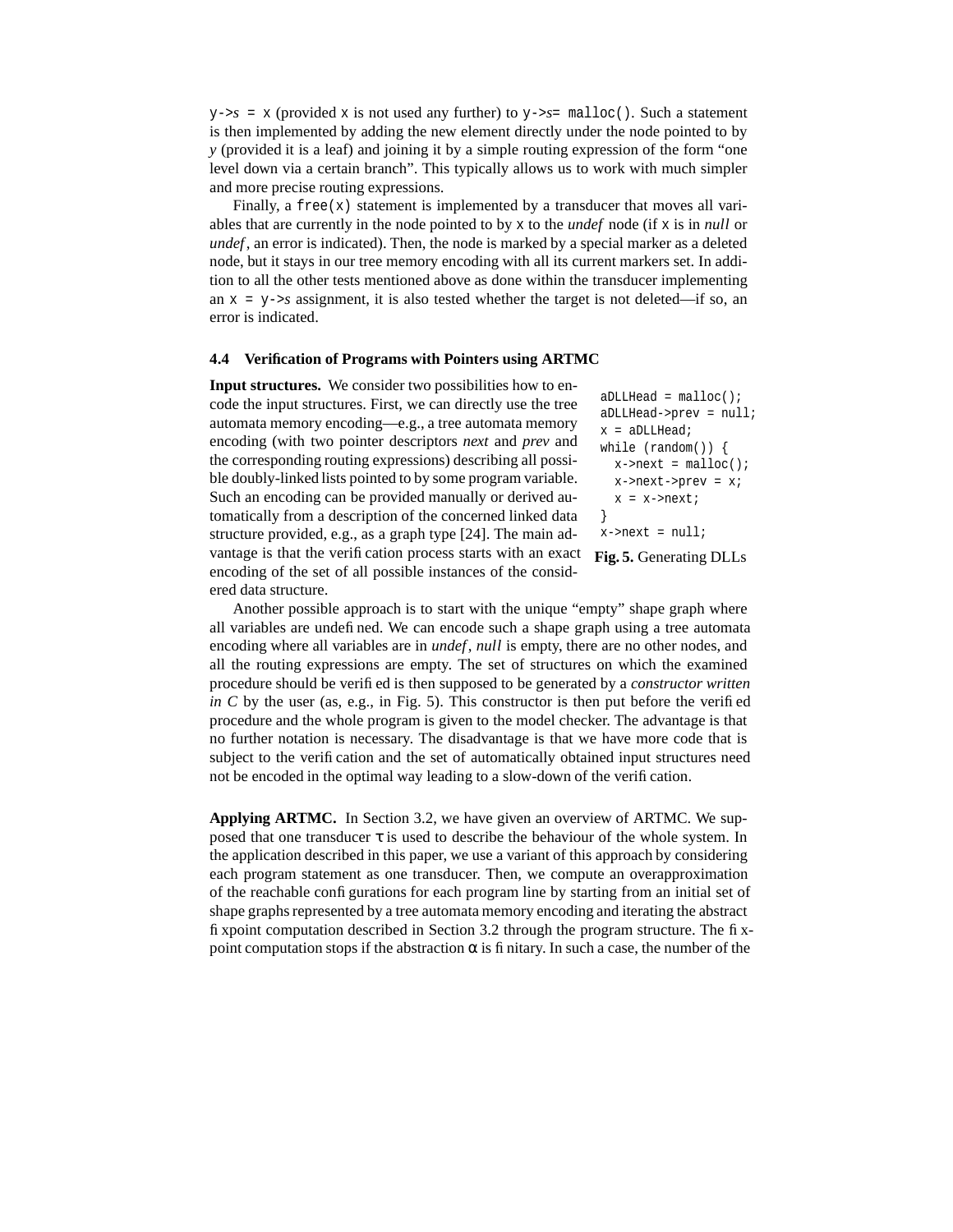abstracted tree automata encoding sets of the memory backbones that can arise in the program being checked is finite. Moreover, the number of the arising routing expressions is also finite as they are extracted from the bounded number of the tree automata describing the encountered sets of memory backbones.<sup>4</sup>

During the computation, we check whether a designated error location in the program is reached or whether a fixpoint is attained. In the latter case, the property is satisfied (the error control location is not reachable). In the former case, we compute backwards to check if the counterexample is spurious as explained in Section 3.2. However, as said in Section 4.1, the check for emptiness is not exact and therefore we might conclude that we have obtained a real counterexample although this is not the case. Such a case does not happen in any of our experiments and could be detected by replaying the path from the initial configurations.

# **5 Implementation and Experimental Results**

**An ARTMC Tool for Tree Automata Memory Encodings.** We have implemented the above proposed method in a prototype tool based on the Mona tree automata libraries [23]. We use a depth-first strategy when iterating the transducers corresponding to the particular program lines.

We have also refined the basic finite-height and predicate abstractions proposed in [9]. In particular, we do not allow collapsing of data nodes with next pointer nodes, collapsing of next pointer nodes corresponding to different selectors, and we prevent the abstraction of allowing a certain pointer variable to point to several memory nodes at the same time. Experiments showed, that it is better to collaps only at data nodes.

We have also proposed one new abstraction schema called the *neighbour abstraction*. Under this schema, only the tree automata states are collapsed that (1) accept equal data memory nodes with equal next pointer nodes associated with them and (2) that directly follow each other (are neighbours). This strategy is very simple, yet it proved useful in some practical cases.

Finally, we allow the abstraction to be applied either at all program lines or only at the loop closing points. In some cases, the latter approach is more advantageous due to some critical destructive pointer updates are done without being interleaved with abstraction. This way, we may avoid having to remove lots of spurious counterexamples that may otherwise arise when the abstraction is applied while some important shape invariant is temporarily broken.

**Experimental Results.** We have performed several experiments with singly-linked lists (SLL), doubly-linked lists (DLL), trees, lists of lists, and trees with linked leaves. All three mentioned types of automata abstraction—the finite height abstraction (with the initial height being one), predicate abstraction (with no initial predicates), and neighbour abstraction—proved useful (gave the best achieved result) in different examples. All examples were automatically verified for null/undefined/deleted pointer

<sup>4</sup> The non-canonicity of our encoding does not prevent the computation from stopping. It may just take longer since several encodings for the same graph could be added.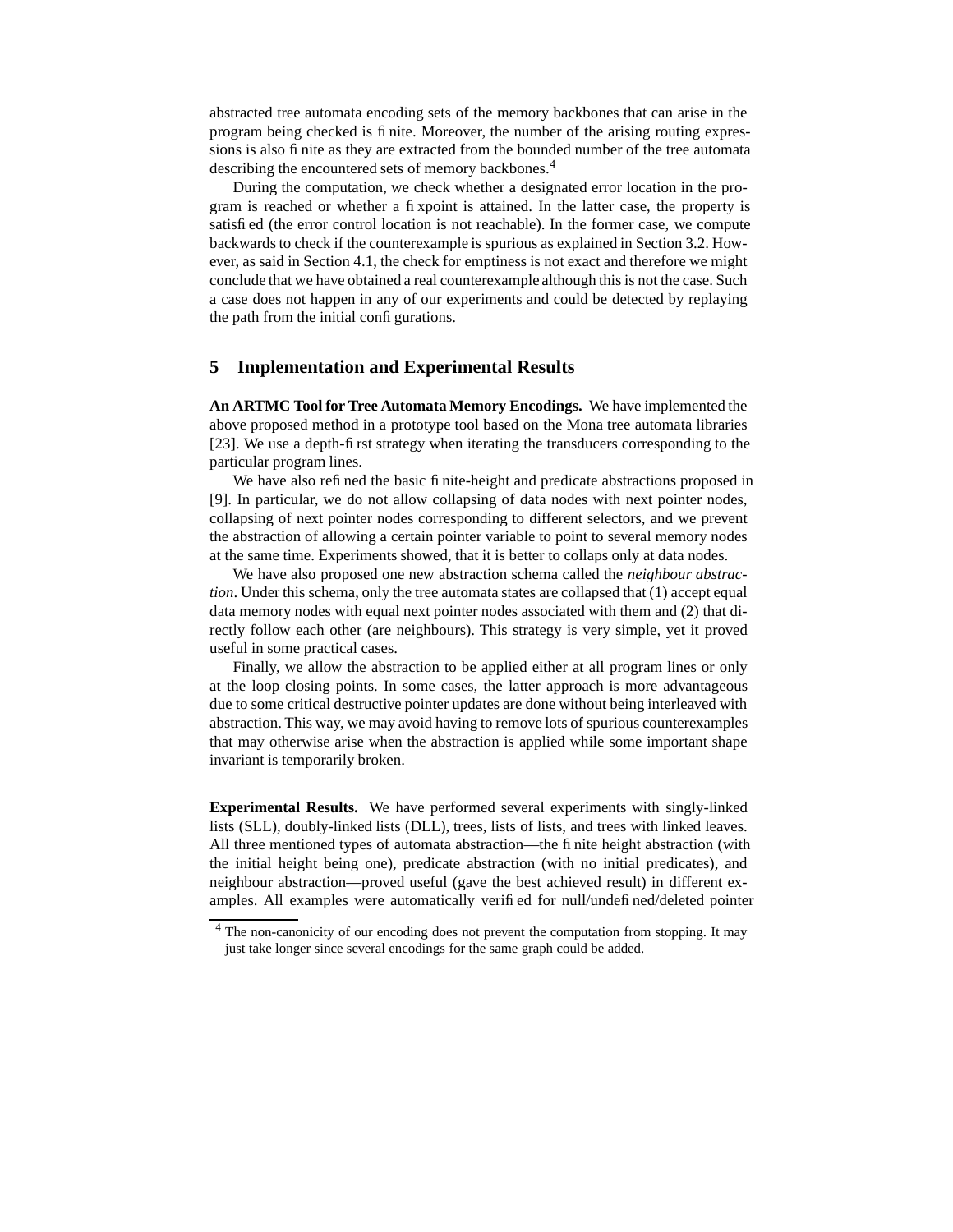exceptions. Additionally, some further shape properties (such as absence of sharing, acyclicity, preservation of input elements, etc.) were verified in some case studies too. All these properties were specified in the LBMP logic from Sect. 2.2 and translated to C testers. We give a detailed overview of the performed experiments in the Appendix B.

Table 1 contains verification times for the experiments mentioned above (the "+ test" in the name of an experiment means that some shape invariants were checked). We give the best result obtained using the three mentioned abstraction schemas and say for which abstraction schema the result was obtained. The note "restricted" accompanying the abstraction method means that the abstraction was applied at the loop points only. The experiments were performed on a 64bit Xeon 3,2 GHz with 3 GB of memory. The column |*Q*| gives information about the size of the biggest encountered automaton, and  $N_{ref}$  gives the number of refinements.

Despite the prototype nature of the tool, which can still be optimised in multiple ways (some of them are mentioned in the conclusions), the results are quite competitive. For example, for one of the most complex examples—the Deutsch-Schorr-Waite tree traversal, TVLA took 3 minutes on the same machine with manually provided instrumentation predicates and predicate transformers. The verification time for the trees with linked leaves is relatively high, but we are not aware of any other fully automated tool with which experiments with this structure have been performed.

| Example                                 | Timel | Abstraction method        |     |   |
|-----------------------------------------|-------|---------------------------|-----|---|
| $SLL$ -creation + test                  | 1s    | predicates, restricted    | 25  |   |
| $SLL$ -reverse + test                   | 5s    | predicates                | 52  |   |
| $DLL$ -delete + test                    | 6s    | fi nite height            | 100 |   |
| $\overline{\text{DLL}}$ -insert + test  | 10s   | neighbour, restricted 106 |     | O |
| $DLL$ -reverse + test                   | 8s    | predicates                | 54  |   |
| DLL-insertsort                          | 2s    | predicates                | 51  |   |
| Inserting into trees $+$ test           | 29s   | predicates, restricted    | 65  |   |
| Linking leaves in trees $+$ test        | 49s   | predicates                | 75  |   |
| Inserting into a list of lists $+$ test | 6s    | predicates, restricted    | 55  |   |
| Deutsch-Schorr-Waite tree traversal     | 57s   | predicates                | 126 |   |

**Table 1.** Results of experimenting with the prototype implementation of the presented method

# **6 Conclusion**

We have proposed a new, fully automated method for verification of programs manipulating complex dynamic linked data structures. The method is based on the framework of ARTMC. In order to able to use ARTMC, we proposed a new representation of sets of shape graphs based on tree automata and a representation of the standard C pointer manipulating statements as tree transducers (with some extensions). In particular, we considered verification of the basic memory consistency properties (no null pointer assignments, etc.) and of shape invariants whose corruption may be described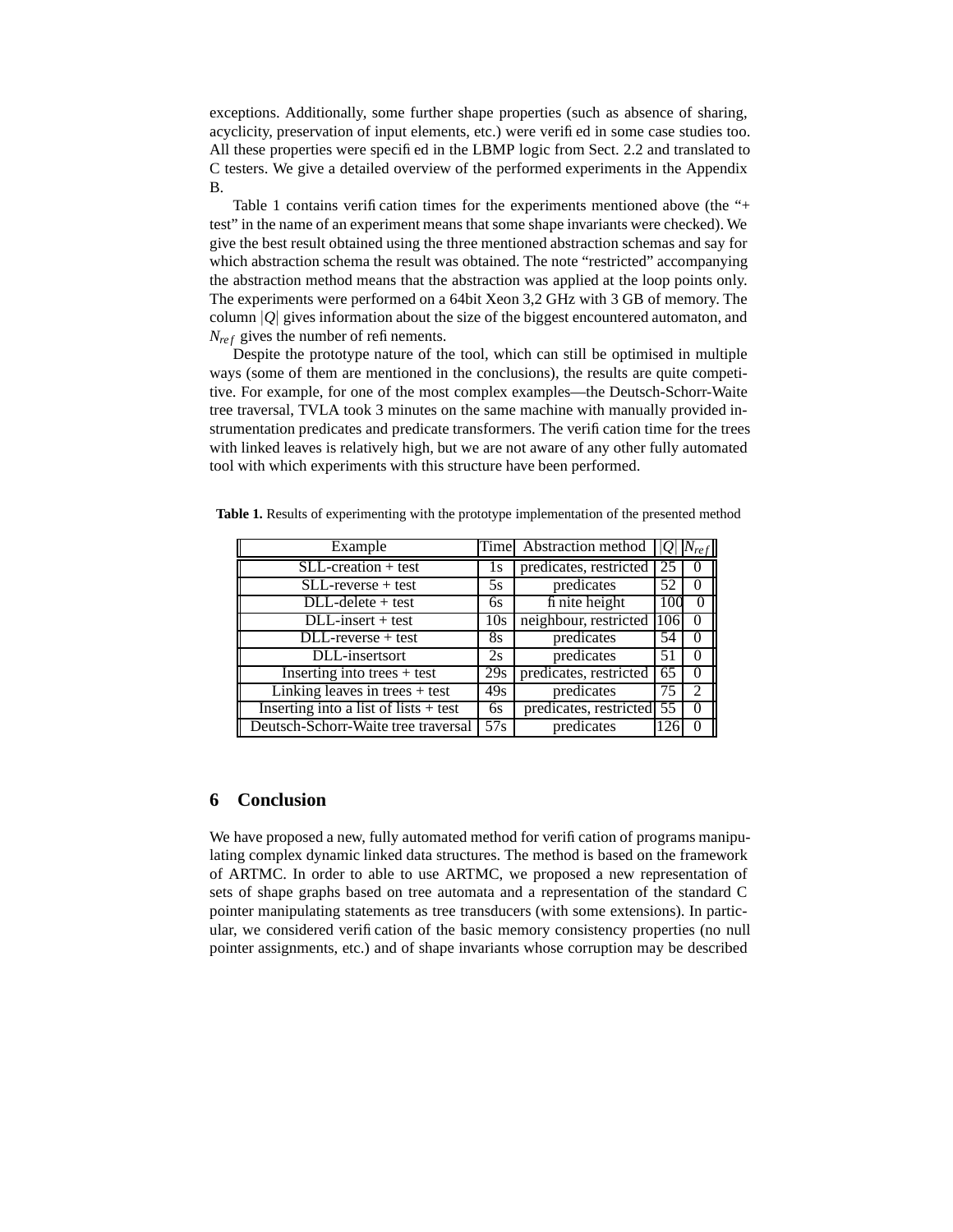in an existential fragment of a first-order logic on graphs. We formalised this fragment as a special-purpose logic called LBMP whose formulae may be translated to C-based testers that may be attached to the verified programs, thus transforming the verification problem to be considered to the control line reachability. We have implemented the technique in a prototype tool and obtained some promising experimental results.

In the future, we would like to optimise the performance of our Mona-based prototype tool, e.g., by exploiting the concept of *guided tree automata* that are suggested as very helpful in many situations by the authors of Mona [5] and that we have not used yet. Further, it is interesting to try come up with some *special purpose automata abstractions* for the considered domain—so-far we have used mostly general purpose tree automata abstractions, and we have an experience from [8] that special purpose abstraction may bring very significant speed-ups (in [8], it was sometimes two orders of magnitude or even more). Further research directions then include, for instance, checking of other kinds of properties (as, e.g., absence of garbage, which we know to be possible—cf. Appendix C, but which we have not yet implemented), experimenting with combinations of our technique with techniques of non-pointer data abstraction, or termination checking.

**Acknowledgement.** This work was supported in part by the French Ministry of Research (ACI project Securité Informatique), by the Czech Grant Agency within projects 102/05/H050, 102/04/0780, 102/03/D211, and by the Czech-French project Barrande 2-06-27.

# **References**

- 1. P.A. Abdulla, J. d'Orso, B. Jonsson, and M. Nilsson. Regular Model Checking Made Simple and Efficient. In *Proc. of CONCUR'02*, volume 2421 of *LNCS*. Springer, 2002.
- 2. P.A. Abdulla, B. Jonsson, P. Mahata, and J. d'Orso. Regular Tree Model Checking. In *Proc. of CAV'02*, volume 2404 of *LNCS*. Springer, 2002.
- 3. P.A. Abdulla, A. Legay, J. d'Orso, and A.Rezine. Simulation-Based Iteration of Tree Transducers. In *Proc. of TACAS'05*, volume 3440 of *LNCS*. Springer, 2005.
- 4. I. Balaban, A. Pnueli, and L. Zuck. Shape Analysis by Predicate Abstraction. In *Proc. of VMCAI'05*, volume 3385 of *LNCS*. Springer, 2005.
- 5. M. Biehl, N. Klarlund, and T. Rauhe. Algorithms for Guided Tree Automata. In *Proc. of WIA'96*, volume 1260 of *LNCS*. Springer, 1997.
- 6. B. Boigelot, A. Legay, and P. Wolper. Iterating Transducers in the Large. In *Proc. of CAV'03*, volume 2725 of *LNCS*. Springer, 2003.
- 7. A. Bouajjani, M. Bozga, P. Habermehl, R. Iosif, P. Moro, and T. Vojnar. Programs with Lists are Counter Automata. Technical Report TR-2006-3, Verimag, UJF/CNRS/INPG, Grenoble, 2006.
- 8. A. Bouajjani, P. Habermehl, P. Moro, and T. Vojnar. Verifying Programs with Dynamic 1- Selector-Linked Structures in Regular Model Checking. In *Proc. of TACAS'05*, volume 3440 of *LNCS*. Springer, 2005.
- 9. A. Bouajjani, P. Habermehl, A. Rogalewicz, and T. Vojnar. Abstract Regular Tree Model Checking. *ENTCS*, 149:37–48, 2006. A preliminary version was presented at Infinity'05.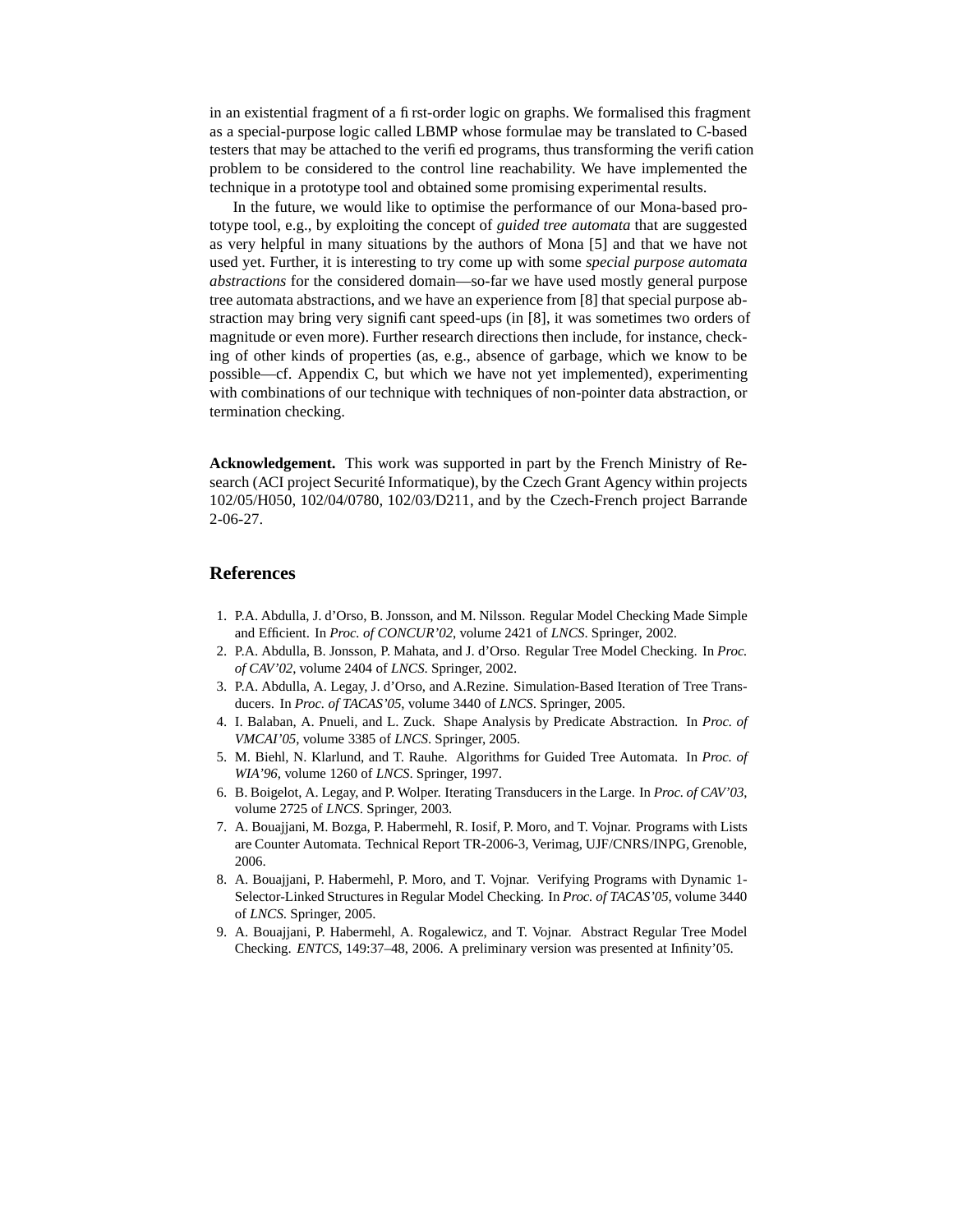- 10. A. Bouajjani, P. Habermehl, A. Rogalewicz, and T. Vojnar. Abstract Regular Tree Model Checking of Complex Dynamic Data Structures, 2006. Full version available on URL: http://www.fit.vutbr.cz/˜vojnar/pubs.php.
- 11. A. Bouajjani, P. Habermehl, and T. Vojnar. Abstract Regular Model Checking. In *Proc. of CAV'04*, volume 3114 of *LNCS*. Springer, 2004.
- 12. A. Bouajjani, B. Jonsson, M. Nilsson, and T. Touili. Regular Model Checking. In *Proc. of CAV'00*, volume 1855 of *LNCS*. Springer, 2000.
- 13. A. Bouajjani and T. Touili. Extrapolating Tree Transformations. In *Proc. of CAV'02*, volume 2404 of *LNCS*. Springer, 2002.
- 14. M. Bozga, R. Iosif, and Y. Lakhnech. Storeless Semantics and Alias Logic. In *Proc. of PEPM'03*. ACM Press, 2003.
- 15. M. Ceška, P. Erlebach, and T. Vojnar. Pattern-Based Verification of Programs with Extended Linear Linked Data Structures. *ENTCS*, 145:113–130, 2006. A preliminary version was presented at AVOCS'05.
- 16. H. Comon, M. Dauchet, R. Gilleron, F. Jacquemard, D. Lugiez, S. Tison, and M. Tommasi. Tree Automata Techniques and Applications, 2005.

URL: http://www.grappa.univ-lille3.fr/tata.

- 17. J.V. Deshmukh, E.A. Emerson, and P. Gupta. Automatic Verification of Parameterized Data Structures. In *Proc. of TACAS'06*, volume 3920 of *LNCS*. Springer, 2006.
- 18. D. Distefano, P.W. O'Hearn, and H. Yang. A Local Shape Analysis Based on Separation Logic. In *Proc. of TACAS'06*, volume 3920 of *LNCS*. Springer, 2006.
- 19. J. Engelfriet. Bottom-up and Top-down Tree Transformations—A Comparison. *Mathematical System Theory*, 9:198–231, 1975.
- 20. P. Habermehl, R. Iosif, and T. Vojnar. Automata-Based Verification of Programs with Tree Updates. In *Proc. of TACAS'06*, volume 3920 of *LNCS*. Springer, 2006.
- 21. P. Habermehl and T. Vojnar. Regular Model Checking Using Inference of Regular Languages. *ENTCS*, 138:21–36, 2005. A preliminary version was presented at Infinity'04.
- 22. Y. Kesten, O. Maler, M. Marcus, A. Pnueli, and E. Shahar. Symbolic Model Checking with Rich Assertional Languages. In *Proc. of CAV'97*, volume 1254 of *LNCS*. Springer, 1997.
- 23. N. Klarlund and A. Møller. MONA Version 1.4 User Manual, 2001. BRICS, Department of Computer Science, University of Aarhus, Denmark.
- 24. N. Klarlund and M.I. Schwartzbach. Graph Types. In *Proc. of POPL'93*. ACM Press, 1993.
- 25. O. Lee, H. Yang, and K. Yi. Automatic Verification of Pointer Programs Using Grammar-Based Shape Analysis. In *Proc. of ESOP'05*, volume 3444 of *LNCS*. Springer, 2005.
- 26. A. Loginov, T. Reps, and M. Sagiv. Abstraction Refinement via Inductive Learning. In *Proc. of CAV'05*, volume 3576 of *LNCS*. Springer, 2005.
- 27. R. Manevich, E. Yahav, G. Ramalingam, and M. Sagiv. Predicate Abstraction and Canonical Abstraction for Singly-Linked Lists. In *Proc. of VMCAI'05*, volume 3385 of *LNCS*. Springer, 2005.
- 28. A. Møller and M.I. Schwartzbach. The Pointer Assertion Logic Engine. In *Proc. of PLDI'01*. ACM Press, 2001. Also in SIGPLAN Notices 36(5), 2001.
- 29. S. Sagiv, T.W. Reps, and R. Wilhelm. Parametric Shape Analysis via 3-valued Logic. *TOPLAS*, 24(3), 2002.
- 30. E. Shahar and A. Pnueli. Acceleration in Verification of Parameterized Tree Networks. Technical Report MCS02-12, Faculty of Mathematics and Computer Science, The Weizmann Institute of Science, Rehovot, Israel, 2002.
- 31. A. Vardhan, K. Sen, M. Viswanathan, and G. Agha. Using Language Inference to Verify Omega-regular Properties. In *Proc. of TACAS'05*, volume 3440 of *LNCS*. Springer, 2005.
- 32. T. Yavuz-Kahveci and T. Bultan. Automated Verification of Concurrent Linked Lists with Counters. In *Proc. of SAS'02*, volume 2477 of *LNCS*. Springer, 2002.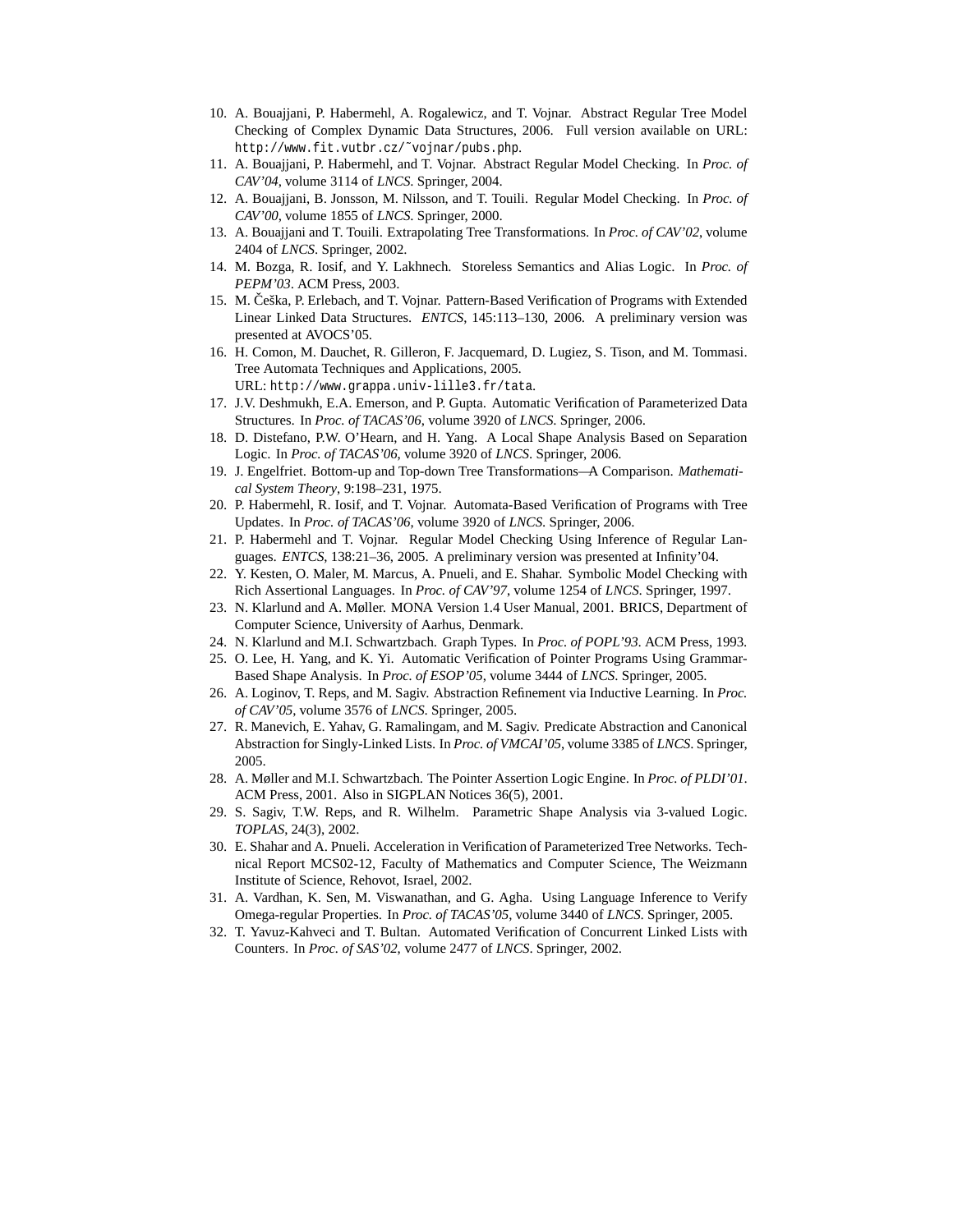33. G. Yorsh, A. Rabinovich, M. Sagiv, A. Meyer, and A. Bouajjani. A Logic of Reachable Patterns in Linked Data-Structures. In *Proc. of FOSSACS'06*, volume 3921 of *LNCS*. Springer, 2006.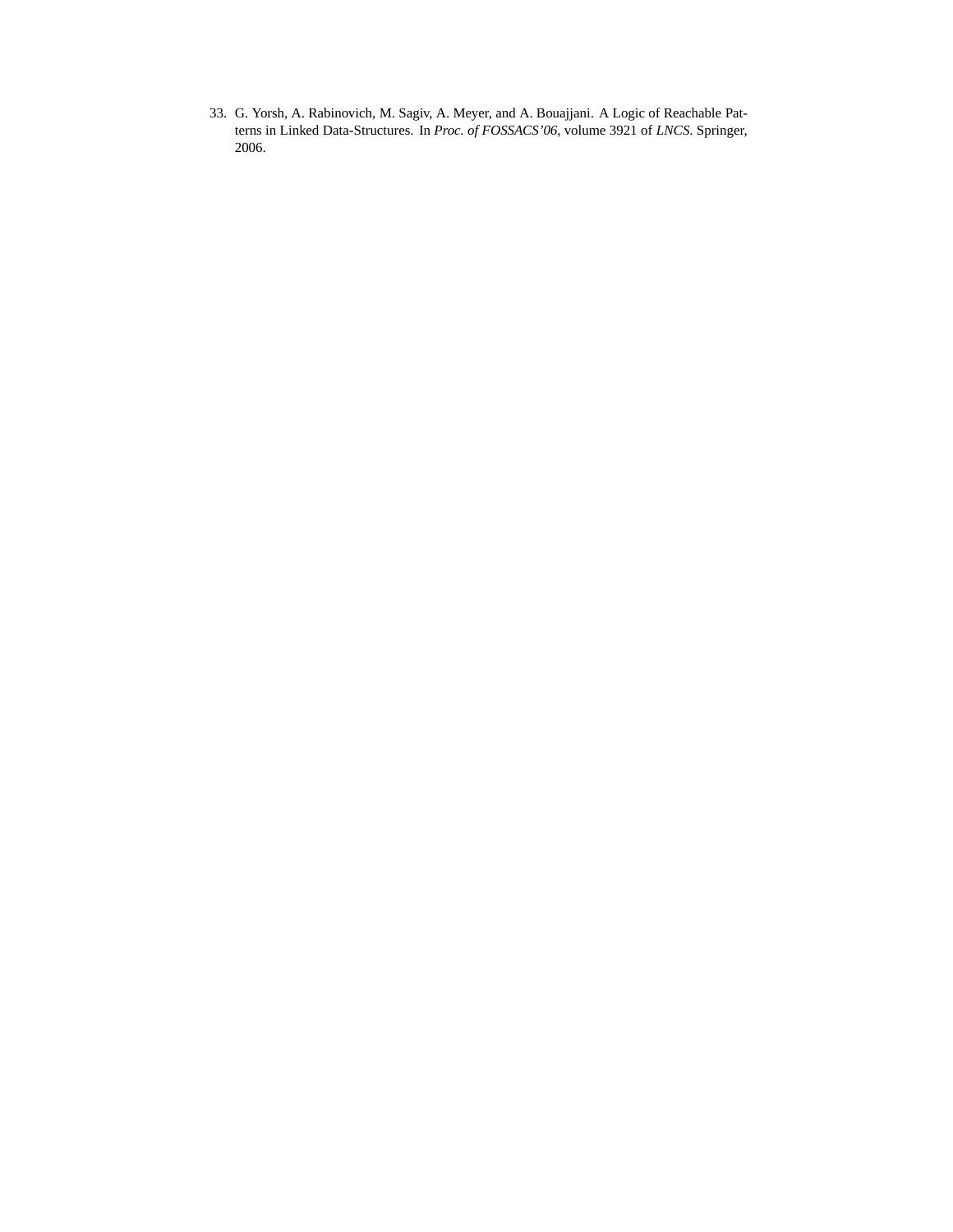# **A LBMP: Semantics and Translation to C**

In this appendix, we provide some more details about the LBMP logic that we propose in Sect. 2.2 for specifying undesirable patterns in programs handling dynamic linked data structures. Namely, we formalise the semantics and describe the translation procedure for translating LBMP formulae to C testers.

#### **A.1 Semantics of LBMP**

To define the *semantics of the LBMP formulae*, let us start with local neighbourhood formulae. Suppose we have a shape graph  $SG = (N, S, V, D)$  with a set of pointer variables  $V$  and that we use formula variables  $W = \{w_1, ..., w_n\}$  and local formula variables  $U =$  $\{u_1, ..., u_m\}$ . We say that an LBMP local neighbourhood formula  $\sigma = \exists u_1, ..., u_m$ . *BC*( $x \stackrel{s}{\rightarrow}$ *y*,*x* = *y*) holds in *SG* for a valuation of the formula variables  $W : W \to N_{\perp,\perp}$  and a current position  $P: \{p\} \to N_{\perp,\perp}$ , denoted  $SG, W, P \models \sigma$ , iff there exists a valuation of the local formula variables  $U: U \to N_{\perp}$  such that for  $v = V \cup W \cup P \cup U$ , *BC*( $x \xrightarrow{s} y, x = y$ ) holds when we interpret its atomic formulae in such a way that  $x \xrightarrow{s} y$ holds iff  $v(x) \in N \wedge S(v(x), s) = v(y)$ , and  $x = y$  holds iff  $v(x) = v(y)$ .

The alphabet of an LBMP reachability formula  $\rho$ ,  $\Sigma(\rho)$ , is the set of the  $\stackrel{s}{\rightarrow}$ ,  $\stackrel{s}{\leftarrow}$ , and [σ] terms of ρ. The language of ρ, *L*(ρ), is the regular language defined by ρ when interpreted as a regular expression over  $\Sigma(\rho)$ . We say that a reachability formula  $\rho$  is satisfied in *SG* between variables  $x, y \in \mathcal{V} \cup \mathcal{W}$  for a valuation *W* of the formula variables *W*, denoted  $SG, W \models x \rho y$  iff there exists a sequence  $n_1 r_1 n_2 ... r_l n_{l+1} \in N_{\perp, \top}(\Sigma(\rho) N_{\perp, \top})^*$ such that (1)  $r_1r_2...r_l \in L(\rho)$ , (2)  $(V \cup W)(x) = n_1$ , (3)  $(V \cup W)(y) = n_{l+1}$ , and (4) the following holds for all  $i \in \{1, ..., l\}$ :

- $-$  if  $r_i$  =  $\stackrel{s}{\longrightarrow}$  for some *s* ∈ *S*,  $n_i$  ∈ *N* ∧ *S*( $n_i$ , *s*) =  $n_{i+1}$ ,
- **−** if  $r_i = \stackrel{s}{\leftarrow}$  for some  $s \in S$ ,  $n_{i+1} \in N \wedge S(n_{i+1}, s) = n_i$ , and
- $\mathcal{L}$  if  $r_i = [\sigma]$ , then  $n_i = n_{i+1}$  and  $SG, W, P \models \sigma$  for  $P : \{p\} \rightarrow n_i$ .

Finally, we say that an LBMP formula  $\Phi = \exists w_1, ..., w_n$ .  $\vee_i \wedge_j x_{ij} \rho_{ij} y_{ij}$  is *satisfied in a shape graph*  $SG = (N, S, V, D)$ , i.e.  $SG \models \Phi$ , iff there exists a valuation  $W : W \rightarrow N_{\perp, \perp}$ of the formula variables  $W = \{w_1, ..., w_n\}$  such that  $\exists i \forall j$ . SG,  $W \models x_{ij} \rho_{ij} y_{ij}$ .

#### **A.2 Evaluating LBMP Specifications**

As we have already mentioned above, LBMP is designed such that its formulae can be easily transformed to a tester that can be encoded in a slightly extended C code, put after the program being verified, and used in an efficient way for checking safety of the given program. The needed extension of C includes non-deterministic branching and the possibility of following next pointers backwards. Both of these features may efficiently be handled in our verification framework. We describe here the idea of translating LBMP formulae to a C code.

The *disjunction*  $\varphi ::= \varphi \vee \varphi \mid \psi$  in LBMP formulae  $\Phi ::= \exists w_1, \dots w_n$  o can be implemented via non-deterministic branching. Next, when transforming the *conjunctions*  $\psi ::= \psi \wedge \psi \mid x \rho y$ , we construct the graph  $G_{\psi}$  associated to a top level formula  $\psi$  in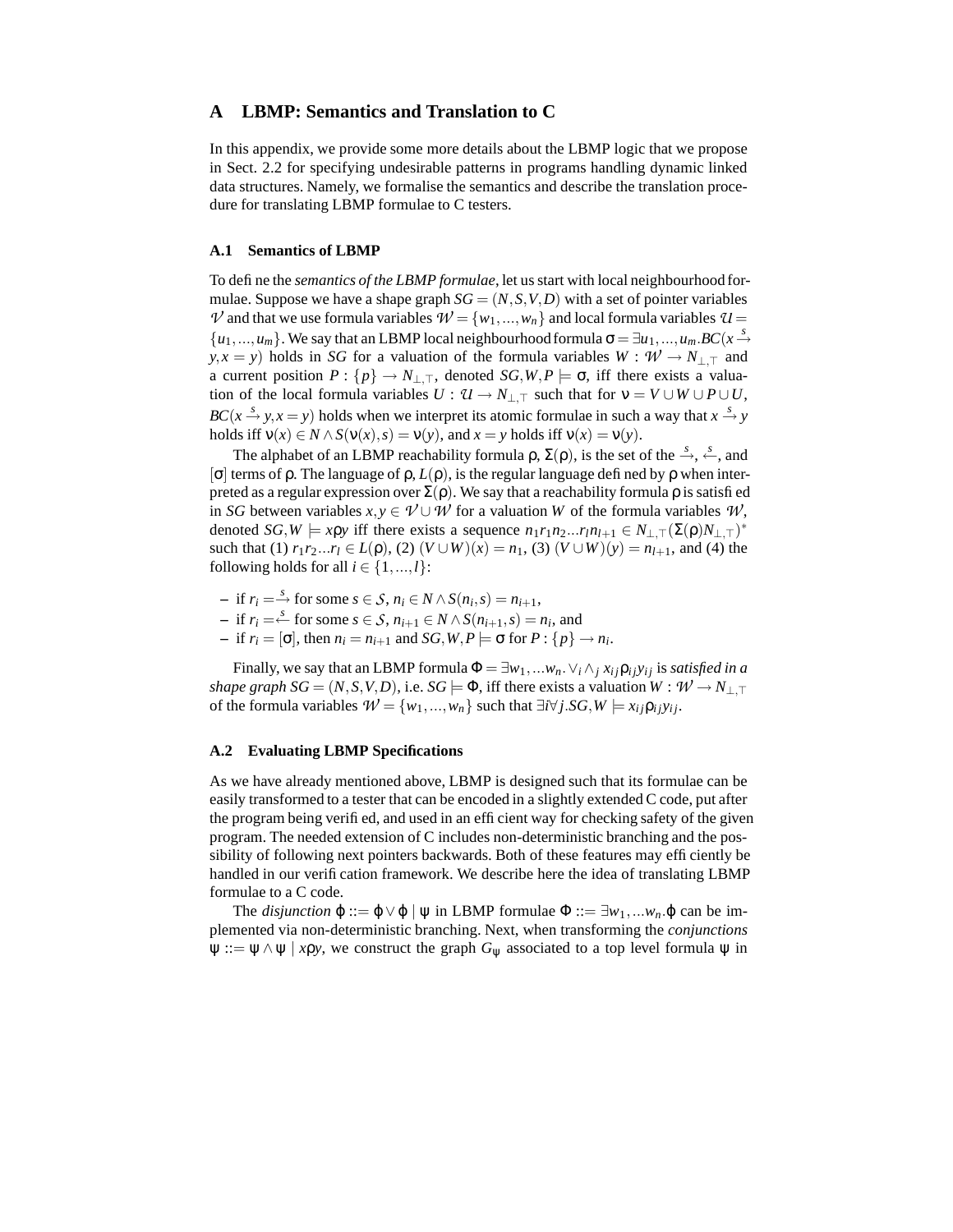Section 2.2. We can then start from the memory nodes pointed to by program variables and follow the arcs of the graph when evaluating the particular reachability formulas *x*ρ*y*. This way we step by step find suitable values for the particular formula variables (if such values exist) without having to guess any nodes in the shape graph—of course, provided we do not guess in evaluating *x*ρ*y*, which we do not as explained below.

When translating *reachability formulae*  $\rho ::= \stackrel{s}{\rightarrow} |\stackrel{s}{\leftarrow}|\rho + \rho| |\rho \cdot \rho| |\rho^*| |\sigma|$ , we transform  $\stackrel{s}{\rightarrow}$   $\stackrel{s}{\leftarrow}$  to following the appropriate selectors forward or backward from the current position in the shape graph (for which we can use the transducers described in Section 4.3 either directly or in a reverse way). The evaluation of  $\rho + \rho$  corresponds to non-deterministic branching, the evaluation of ρ.ρ is translated simply to a sequence of evaluations, and the evaluation of  $\rho^*$  is done again via non-deterministic branching (we either evaluate  $\rho$  once again or we finish the evaluation of  $\rho^*$ ).

Finally, when evaluating a *local neighbourhood formula*  $\sigma = \exists u_1, ..., u_m$ .*BC*(*x*  $\stackrel{s}{\rightarrow}$  $y, x = y$ , we may transform it into DNF, transform the top level disjunction into a nondeterministic branching, and drive the evaluation of the chosen conjunction by its graph based on the positive appearances of the  $x \stackrel{s}{\rightarrow} y$  literals. Due to the definition of LBMP, by following (forward or backward) the  $x \stackrel{s}{\rightarrow} y$  links of the positive literals, we may find possible values of all the local formula variables and then just check whether the negative  $x \stackrel{s}{\rightarrow} y$  literals and the  $x = y$  literals hold.

Note that in the described evaluation of LBMP formulae, we avoid any guessing of positions in the shape graphs, which can be potentially very costly as it can lead to having to consider many different relative positions of the chosen values of formula variables(often notsensible for the satisfaction of the given formula). The only involved non-determinism is in the non-deterministic branching of the generated C tester that is resolved by evaluating the branches in some chosen order.

## **B Verification Experiments**

In the following, we describe the particular verification case studies we did with the prototype implementation of our method. The names of the experiments used refer to the verification times presented in Table 5.

**Singly-Linked Lists** We consider SLLs as a starting point only as they can be handled by more light weight methods (including abstract regular word model checking [8]). We suppose the only next pointer of SLLs to be denoted as *n*.

*SLL-creation.* In this experiment, we consider a program that iteratively creates an SLL. As the initial set of configurations, we use the set describing the one-element SLL pointed by the variable *l*. During the creation, the tail of the list is pointed by the variable *tail*, and the new elements are attached behind it. We check that the following properties do not appear in resulting data structure (recall that LBMP formulae describe undesirable patterns):

- $l \stackrel{n}{\rightarrow} [p = \top]$ . The end of the list is undefined.
- $\exists x. l \stackrel{n}{\rightarrow}^* [p = x] \stackrel{n}{\rightarrow}^* [p = x]$ . The list becomes cyclic.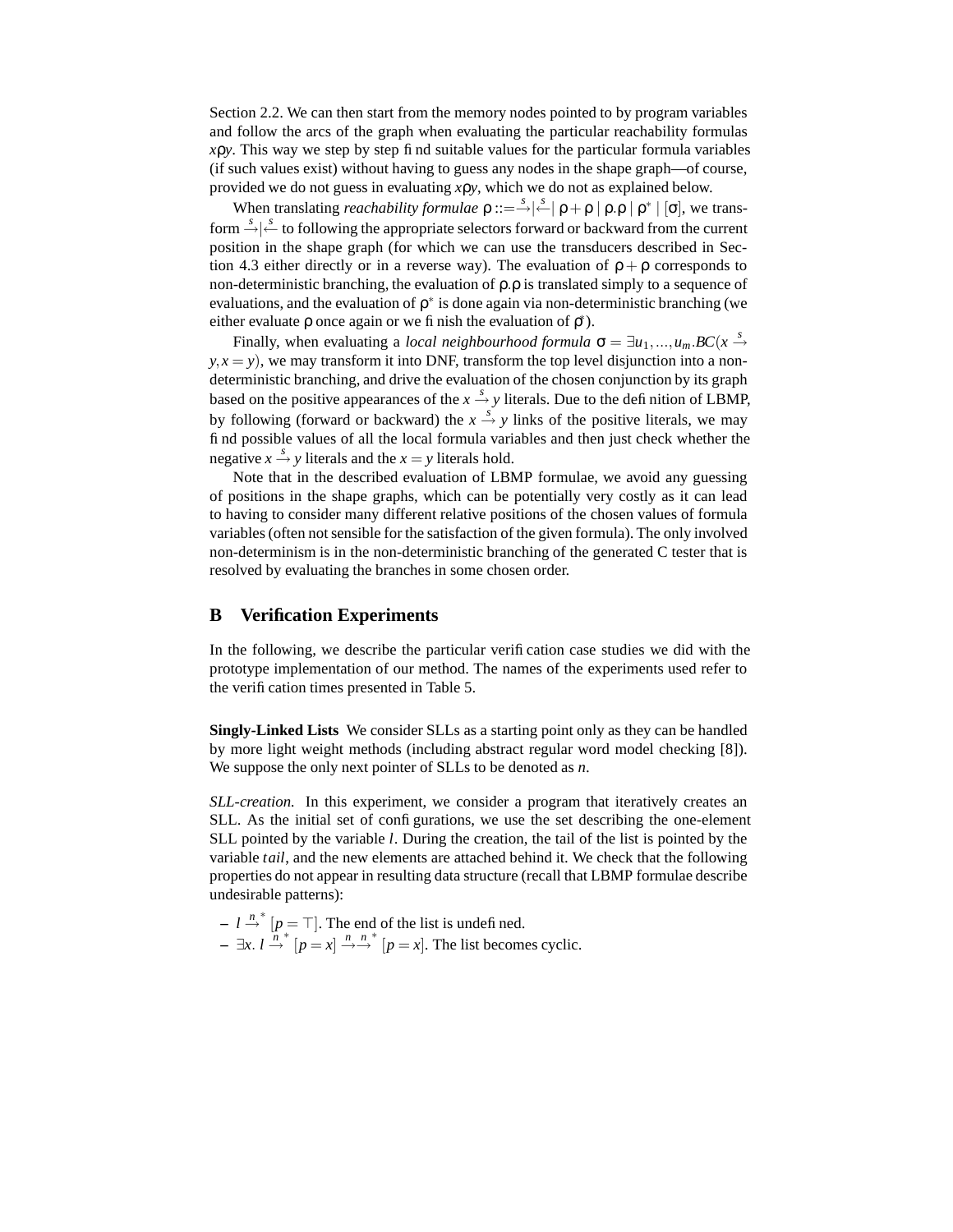*SLL-reverse+test.* In this experiment, we start with the set of all possible SLLs and we use the "marking" method proposed in [8] to verify that the program implements a real reversion: i.e. no element is lost or added, and the elements are linked in exactly the opposite order as before applying the procedure.

The head of the list is pointed by the variable *l*. Before the reversion, we set the pointer variable *head* to the head of the list. Then, we randomly choose an element of the list and point it by the variable *first*. The pointer variable *second* is then set to the successor of *first* (i.e., *second* == *first*->*n*). The pointer variable *last* is set to the tail of the list. The reversion procedure does not see these variables—its implementation is untouched. Thus, at the end of the reversion, they are pointing to exactly the same memory nodes as before the reversion. Just the order of these memory nodes in the SLL should change. It is easy to see that the reversion does not work properly if one of the following issues (or the ones mentioned in *SLL-creation*) happen:

- $l [ \neg (p = last) ]$ . The head of the list is not pointed by *last*.
- $−$  *second*  $\stackrel{n}{\rightarrow}$   $\lceil \neg (p = first) \rceil$ . The order of the elements is not reversed correctly.
- $−$  *head*  $\stackrel{n}{\rightarrow} \lceil \neg (p = \bot) \rceil$ . The variable *head* does not point to the end of the list.

**Doubly-Linked Lists** We suppose the two selectors of DLLs to be denoted *n* (next) and *p* (previous).

*DLL-delete.* We consider a program that removes an element from a list. The initial set describes all possible DLLs where the head is pointed by the variable *l*. We first search for an element to be deleted by going through the list from its beginning. As the data items are abstracted, we select a random node to be deleted. To ensure consistency of the resulting data structure, we use the LBMP formulae mentioned already in Sect. 2.2 (acyclicity is ensured by the 2nd, and 3rd rule):

 $- l \stackrel{n}{\rightarrow} [p = \top]$ . The tail of the list is undefined.  $\frac{1}{p}$  *l*  $\left[\neg(p \stackrel{p}{\rightarrow} \bot)\right]$ . The predecessor of the first element is not null.  $- l \stackrel{n}{\rightarrow}^* [\exists x. p \stackrel{n}{\rightarrow} x \land x \neq \bot \land \neg(x \stackrel{p}{\rightarrow} p)]$ . The list is not doubly-linked.

*DLL-insert.* The program inserts a new element into a randomly chosen position in the list. The initial set describes all possible DLLs where the head is pointed by the variable *l*. We search the position for the insertion by going through the list from the head and stopping the search at a random place. The possibility of inserting a new element as a new head is also taken into account. After the insertion is performed, the same tests as in the example *DLL-delete* are done.

*DLL-reverse.* The program reverses a given DLL. The initial set is the set of all possible DLLs where head is pointed by the variable *l*. We use the same method to check that the result is exactly the reversion of the input list as in the case of SLLs (and so we again introduce auxiliary variables *head*, *first*, *second*, and *last*). The LBMP formulae considered in *DLL-delete* and in *SLL-reverse* (in particular, the ones concerning the auxiliary variables) are used.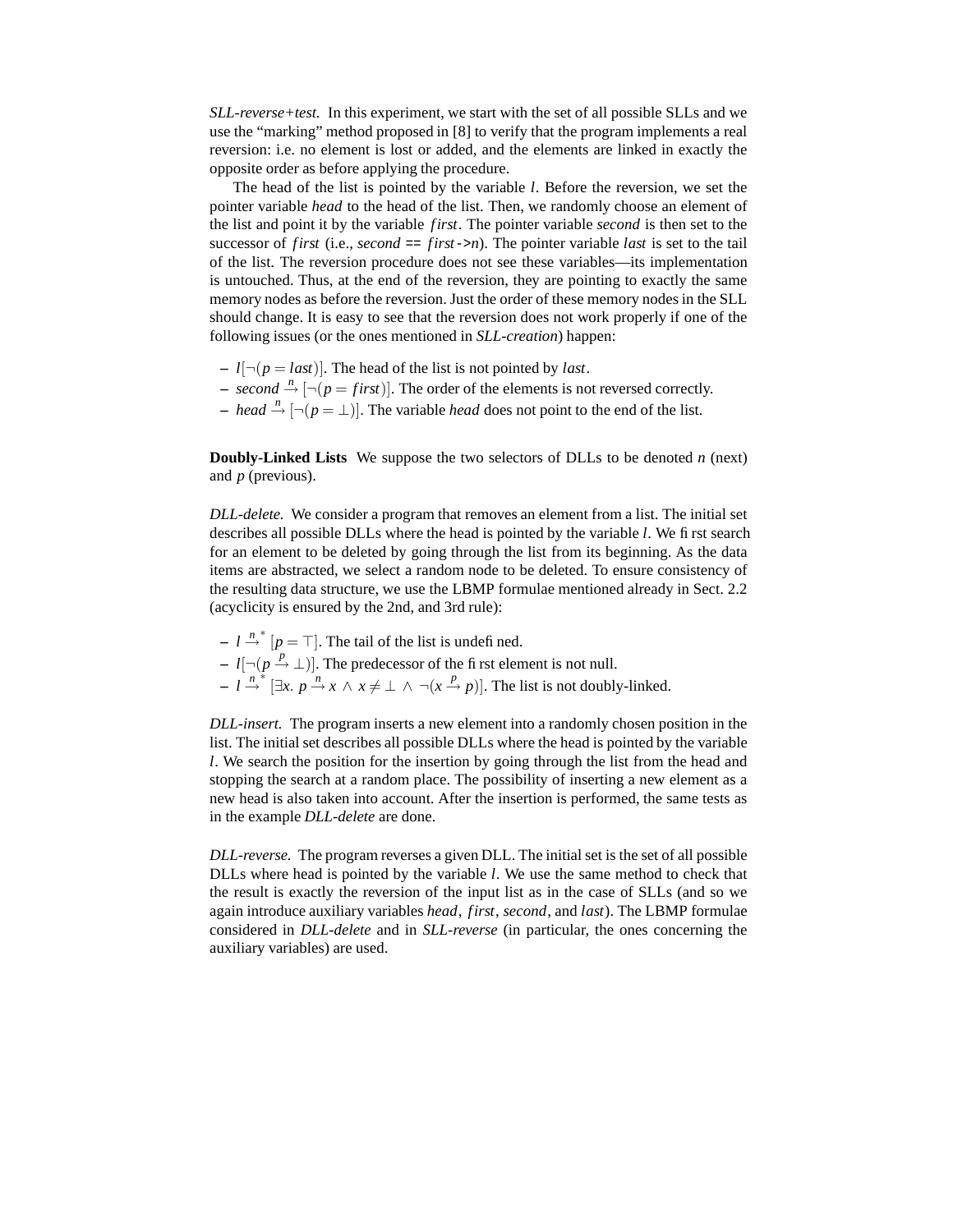*DLL-insertsort.* The program implements the well-known insertion sort algorithm. The initial set of configurations contains all possible DLLs. We abstract from data values—the comparisons are done randomly. We check for null and undefined pointer exceptions.

**Binary Trees** The two selectors of binary trees are denoted *l* (left) and *r* (right) in the following.

*Tree inserting.* The program performs repeated insertions of new leaf nodes into a binary tree. Corresponding to insertions to a binary search tree with data abstracted away, the position for the new leaf is chosen by an arbitrary walk from the root to the leaves. We test for the undesirable patterns described by the following LBMP formulae:

- $t \left( \frac{l}{r} + \frac{r}{r} \right)$ <sup>\*</sup> [ $p = \top$ ]. There is a node with undefined left, or right successor.
- $-$  ∃*x*, *y*.  $t$ ( $\stackrel{l}{\rightarrow} + \stackrel{r}{\rightarrow}$ )<sup>\*</sup>*x* ∧ *x*  $\stackrel{l}{\rightarrow}$ ( $\stackrel{l}{\rightarrow} + \stackrel{r}{\rightarrow}$ )<sup>\*</sup>[ $p \neq \perp$ ]*y* ∧ *x*  $\stackrel{r}{\rightarrow}$ ( $\stackrel{l}{\rightarrow} + \stackrel{r}{\rightarrow}$ )<sup>\*</sup>*y*. Two branches join in the tree.

$$
- \exists x. t(\stackrel{1}{\rightarrow} + \stackrel{r}{\rightarrow})^* [p = x] (\stackrel{1}{\rightarrow} + \stackrel{r}{\rightarrow})^+ [p = x].
$$
 There is a cycle in the tree

*Deutsch-Schorr-Waite (DSW).* DSW is a tree transversal algorithm close to the depthfirst search. However, instead of a stack or parent pointers, it temporarily redirects the left/right next pointers to parent nodes to remember the return path. During the upward phase of the traversal, the next pointers are re-directed to their original destination. The initial set contains all possible binary trees. We check for null and undefined pointer exceptions.

## **Other Structures**

*Trees with Linked Leaves.* In this case, we work with a data structure where each node has 4 next pointers: *l*—the left successor, *r*—the right successor, *par*—a pointer to the parent node, and *sc*—a pointer to the successor in the singly-linked list of leaves. The initial set contains all binary trees with parent pointers (with the restriction that both the left and right successors of a node are defined or null). The root is pointed by the variable *t*. In each node, *successor* is set to null. Nodes in the tree are traversed in the depth-first order. At the beginning, we set *lastleaf*  $=$   $null$ . Then, if we encounter a leaf during the DFS traversal, we do following steps: (1) If *lastleaf*  $!= null$ , we link the previous leaf with the current one (*lastlea f* ->*successor* = *present*). (2) We set the variable *lastleaf* to point to current leaf. We check the following bad property described in LBMP:

 $- \exists x, l, r.$   $t(\stackrel{l}{\rightarrow} + \stackrel{r}{\rightarrow})^* [p \neq \bot] x \wedge x \stackrel{l}{\rightarrow} (\stackrel{r}{\rightarrow})^* [p \neq \bot] l \wedge l \stackrel{r}{\rightarrow} [p = \bot] \wedge x \stackrel{r}{\rightarrow} (\stackrel{l}{\rightarrow})^* [p \neq$ ⊥ $|r \wedge r \stackrel{l}{\rightarrow} [p = \bot] \wedge l \stackrel{sc}{\rightarrow} [p \neq r]$ . Two successor leaves in a tree are not linked in the list of leaves.